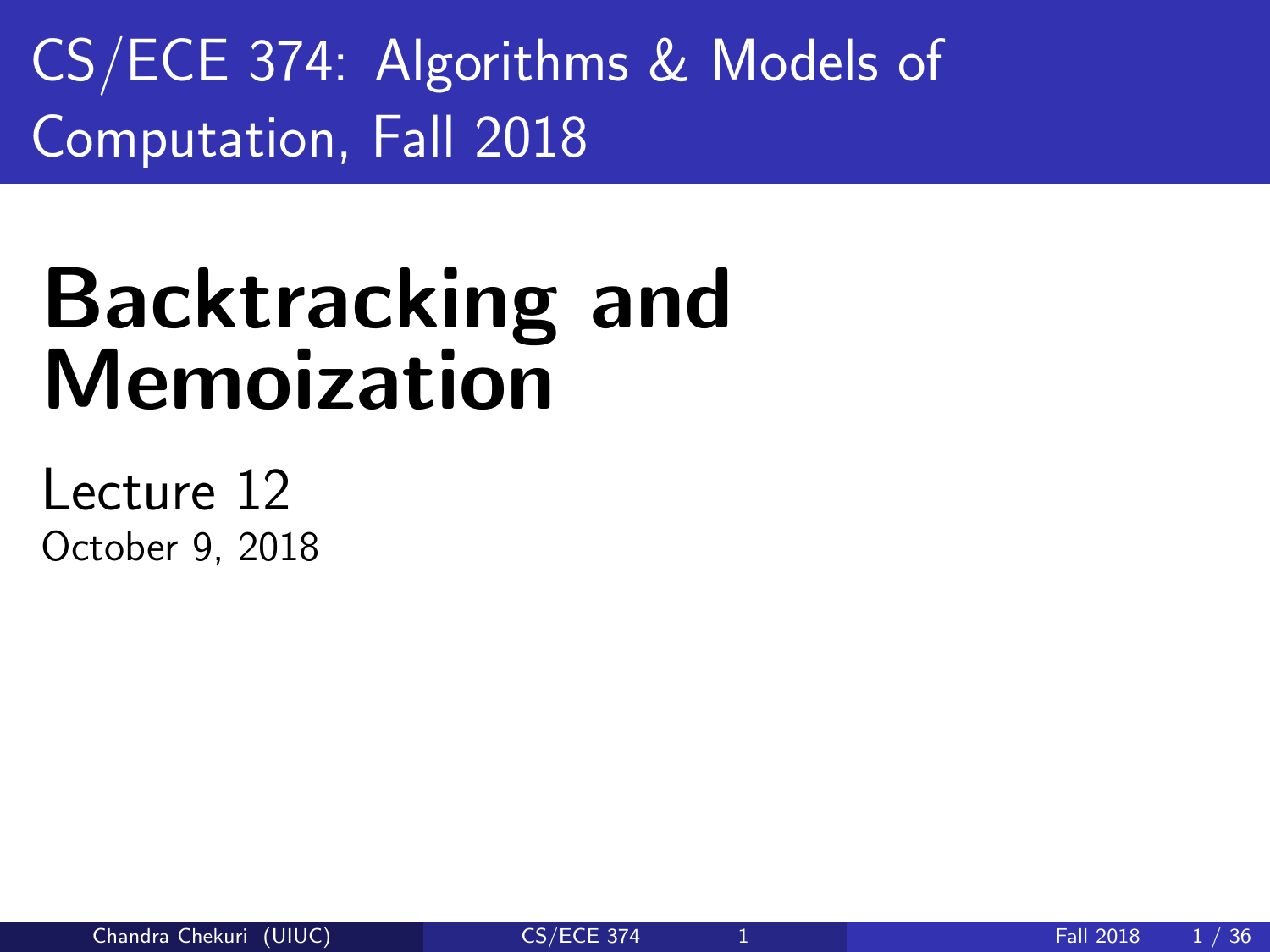# Recursion

## Reduction:

Reduce one problem to another

## Recursion

- A special case of reduction
	- **1** reduce problem to a *smaller* instance of *itself*
	- 2 self-reduction
	- $\bullet$  Problem instance of size  $n$  is reduced to one or more instances of size  $n - 1$  or less.
	- <sup>2</sup> For termination, problem instances of small size are solved by some other method as **base cases**.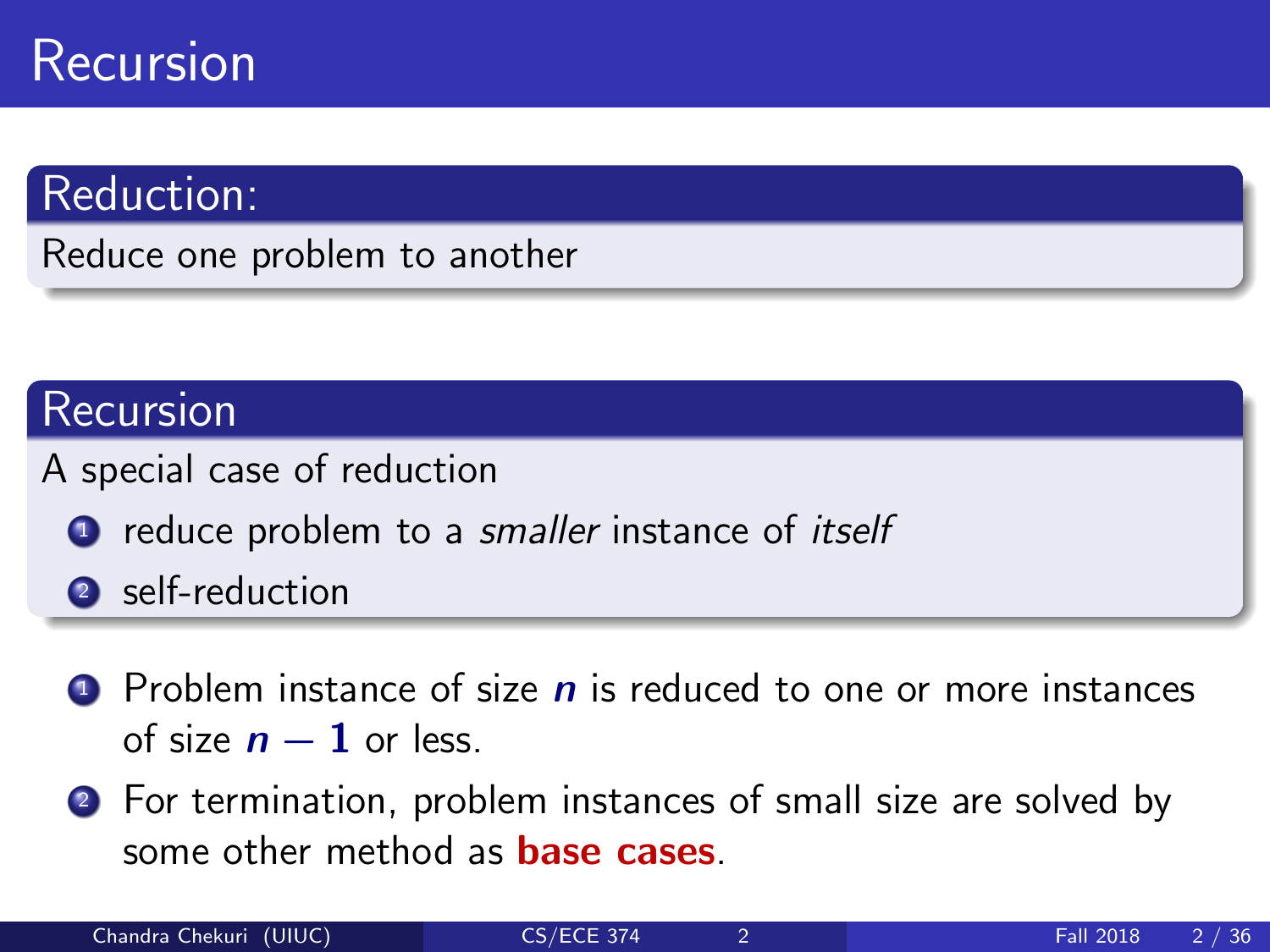# Recursion in Algorithm Design

- **1 Tail Recursion**: problem reduced to a *single* recursive call after some work. Easy to convert algorithm into iterative or greedy algorithms. Examples: Interval scheduling, MST algorithms, etc.
- **2 Divide and Conquer:** Problem reduced to multiple independent sub-problems that are solved separately. Conquer step puts together solution for bigger problem. Examples: Closest pair, deterministic median selection, quick

sort.

- <sup>3</sup> Backtracking: Refinement of brute force search. Build solution incrementally by invoking recursion to try all possibilities for the decision in each step.
- **4 Dynamic Programming:** problem reduced to multiple (typically) dependent or overlapping sub-problems. Use memoization to avoid recomputation of common solutions

leading to *iterative bottom-up* algorithm.<br>andra Chekuri (UIUC)

Chandra Chekuri (UIUC) [CS/ECE 374](#page-0-0) 3 Fall 2018 3 / 36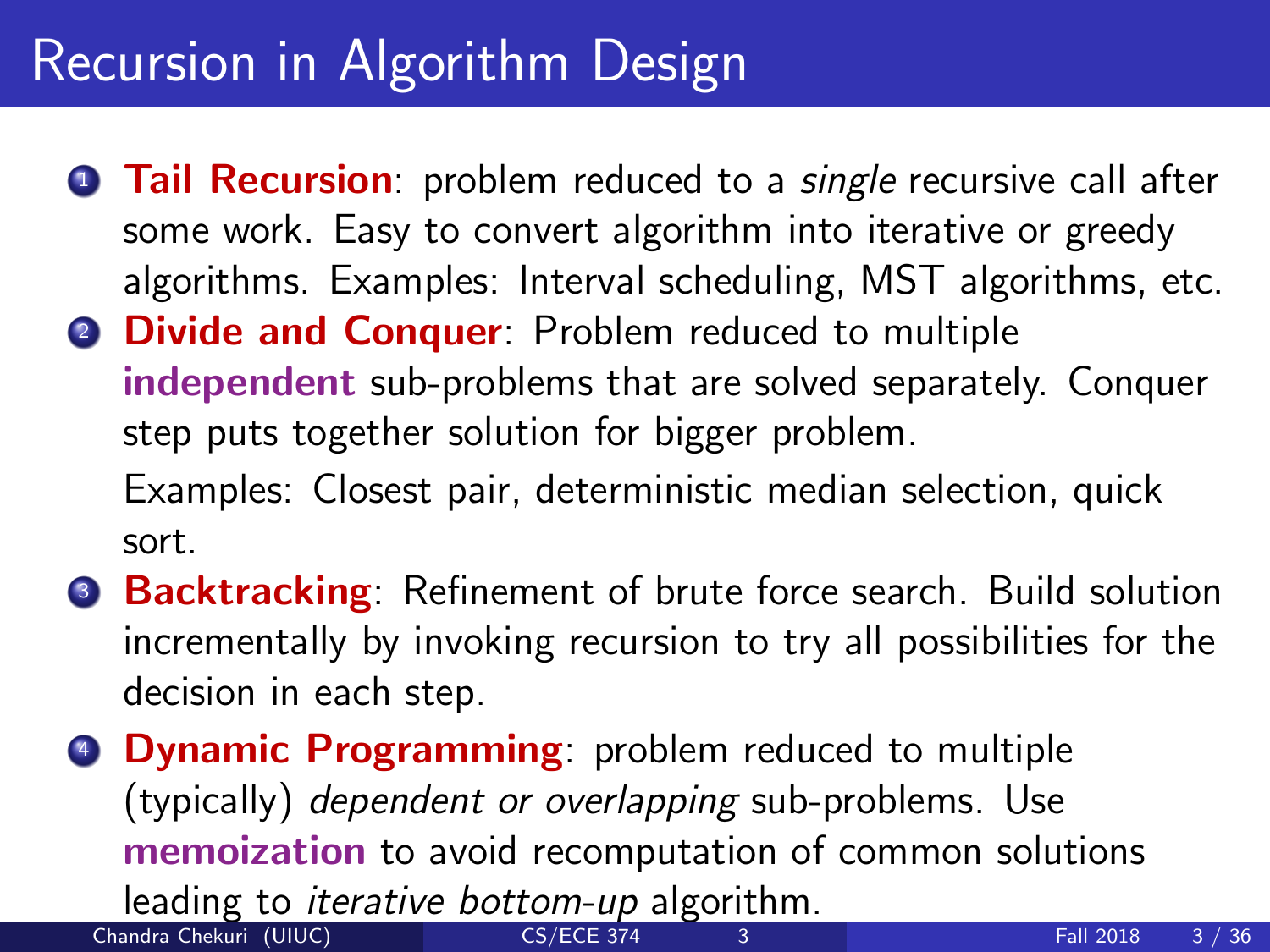# Subproblems in Recursion

- Suppose  $foo()$  is a *recursive* program/algorithm for a problem.
- Given an instance  $I$ ,  $foo(I)$  generates potentially many "smaller" problems.
- If  $foo(1')$  is one of the calls during the execution of  $foo(1)$  we say  $I'$  is a subproblem of  $I$ .
- Recursive execution can be viewed as a tree.
- The same subproblem I' may occur more than once in the recursion tree.
- Number of *distinct* subproblems will be an important measure.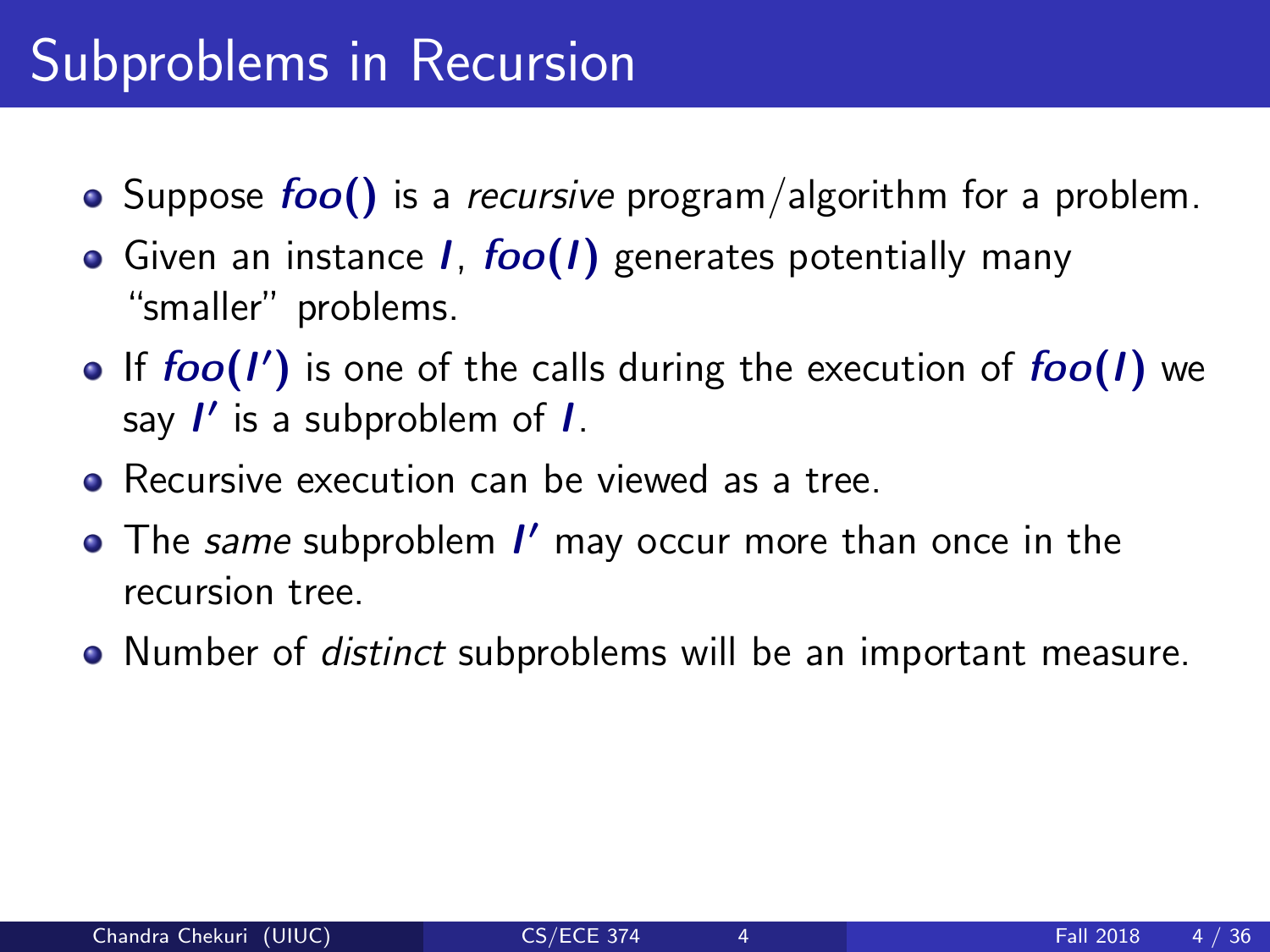# Part I

# <span id="page-4-0"></span>[Brute Force Search, Recursion and](#page-4-0) **[Backtracking](#page-4-0)**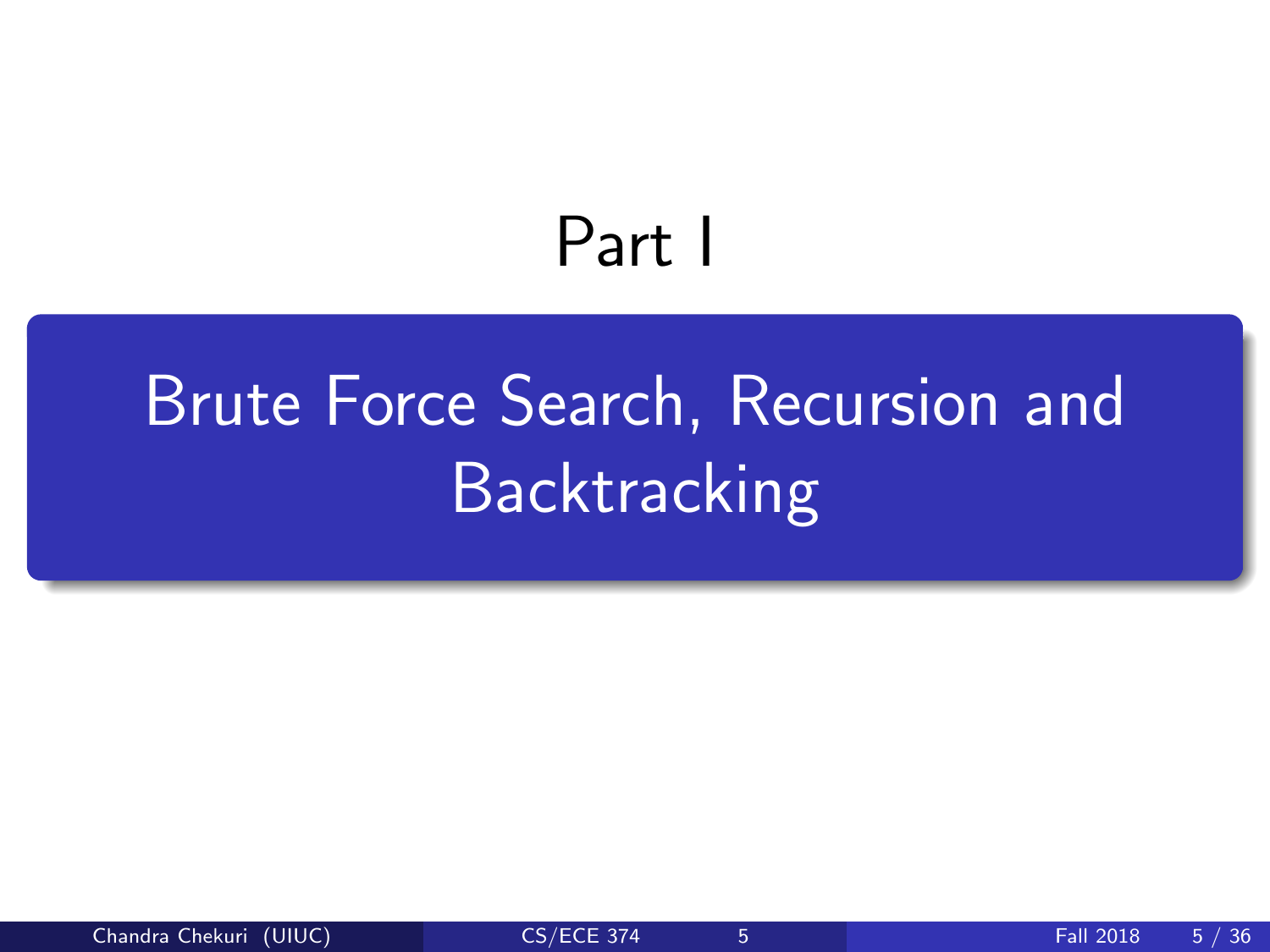# Maximum Independent Set in a Graph

### Definition

Given undirected graph  $G = (V, E)$  a subset of nodes  $S \subseteq V$  is an independent set (also called a stable set) if for there are no edges between nodes in S. That is, if  $u, v \in S$  then  $(u, v) \notin E$ .



Some independent sets in graph above:  $\{D\}, \{A, C\}, \{B, E, F\}$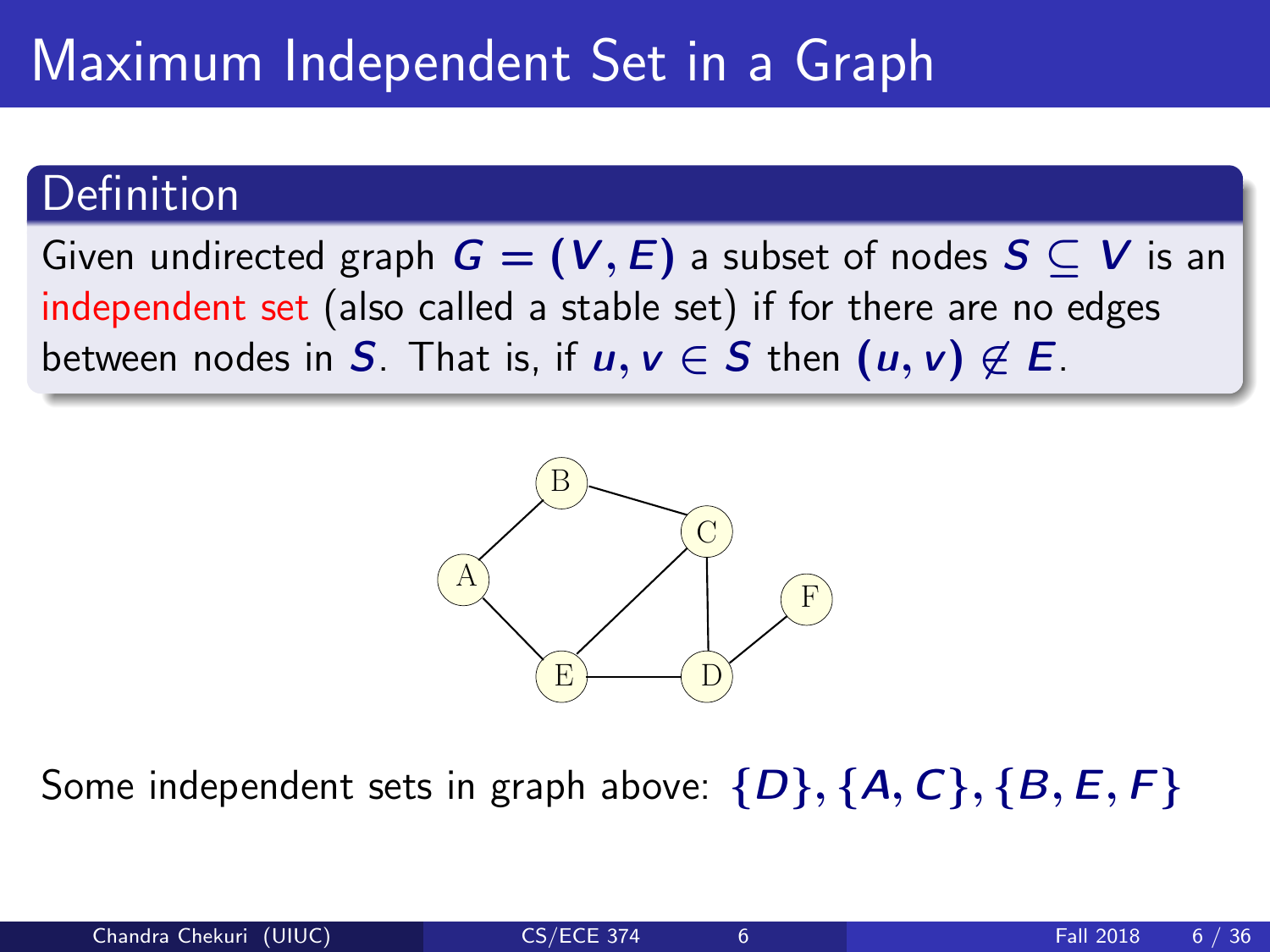## Maximum Independent Set Problem

Input Graph  $G = (V, E)$ Goal Find maximum sized independent set in G

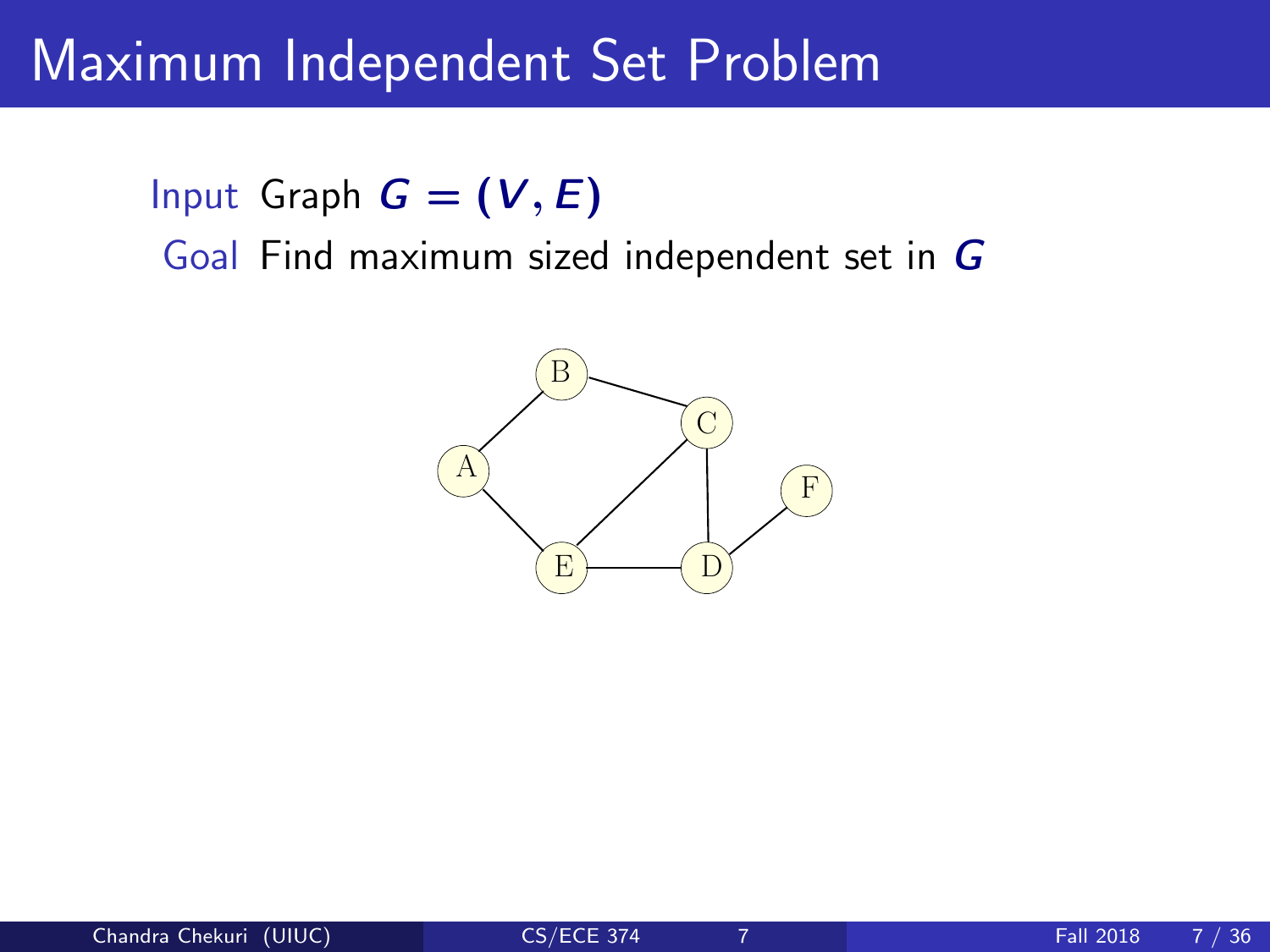# Maximum Weight Independent Set Problem

Input Graph  $G = (V, E)$ , weights  $w(v) \geq 0$  for  $v \in V$ Goal Find maximum weight independent set in G

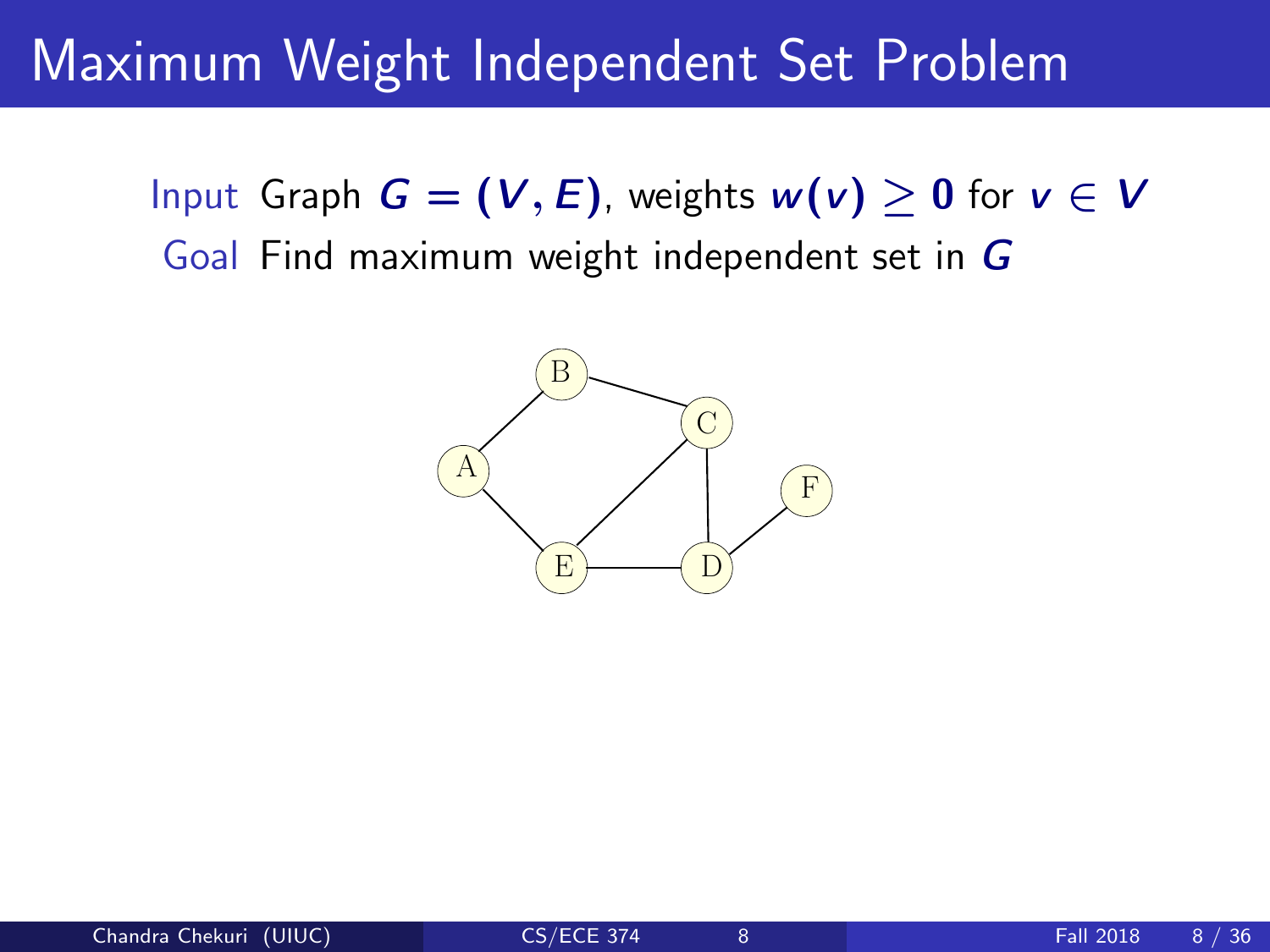# Maximum Weight Independent Set Problem

- **1** No one knows an *efficient* (polynomial time) algorithm for this problem
- **2** Problem is NP-Complete and it is *believed* that there is no polynomial time algorithm

## Brute-force algorithm:

Try all subsets of vertices.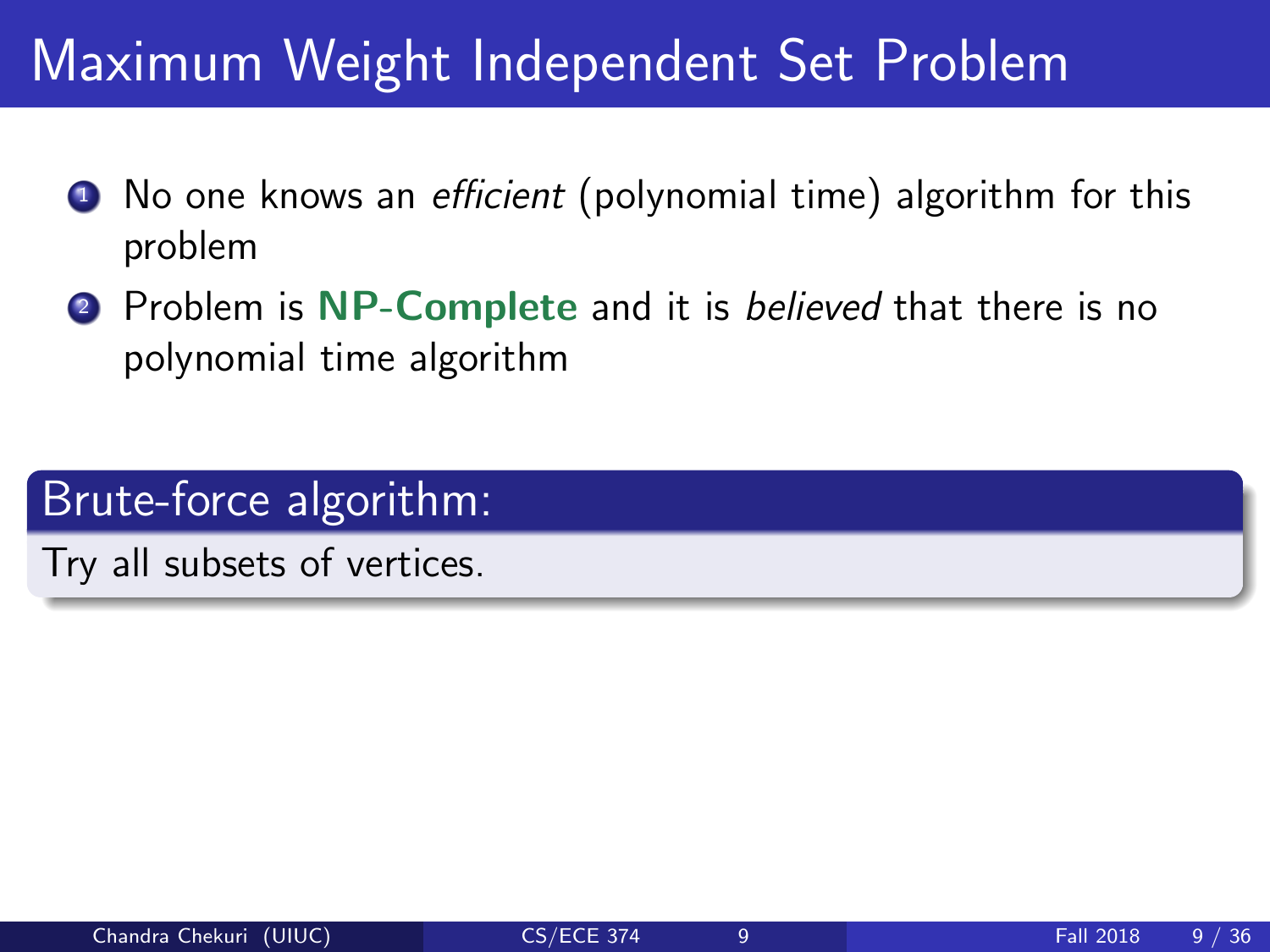# Brute-force enumeration

Algorithm to find the size of the maximum weight independent set.

```
MaxIndSet(G = (V, E)):
 max = 0for each subset S \subset V do
     check if S is an independent set
     if S is an independent set and w(S) > max then
         max = w(S)Output max
```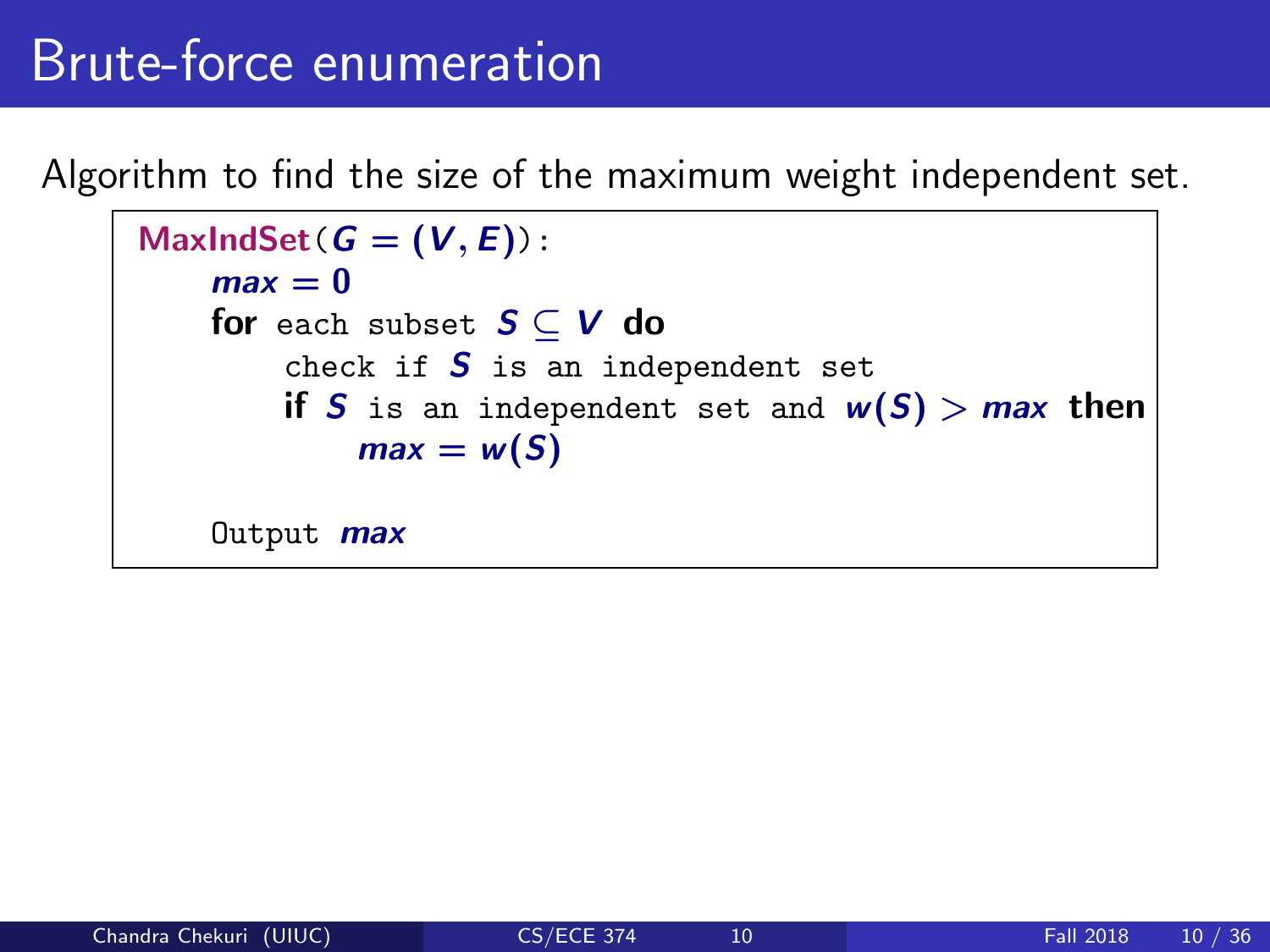# Brute-force enumeration

Algorithm to find the size of the maximum weight independent set.

```
MaxIndSet(G = (V, E)):
 max = 0for each subset S \subset V do
     check if S is an independent set
     if S is an independent set and w(S) > max then
         max = w(S)Output max
```
Running time: suppose  $G$  has n vertices and  $m$  edges

- **1**  $2^n$  subsets of  $V$
- **2** checking each subset S takes  $O(m)$  time
- **3** total time is  $O(m2^n)$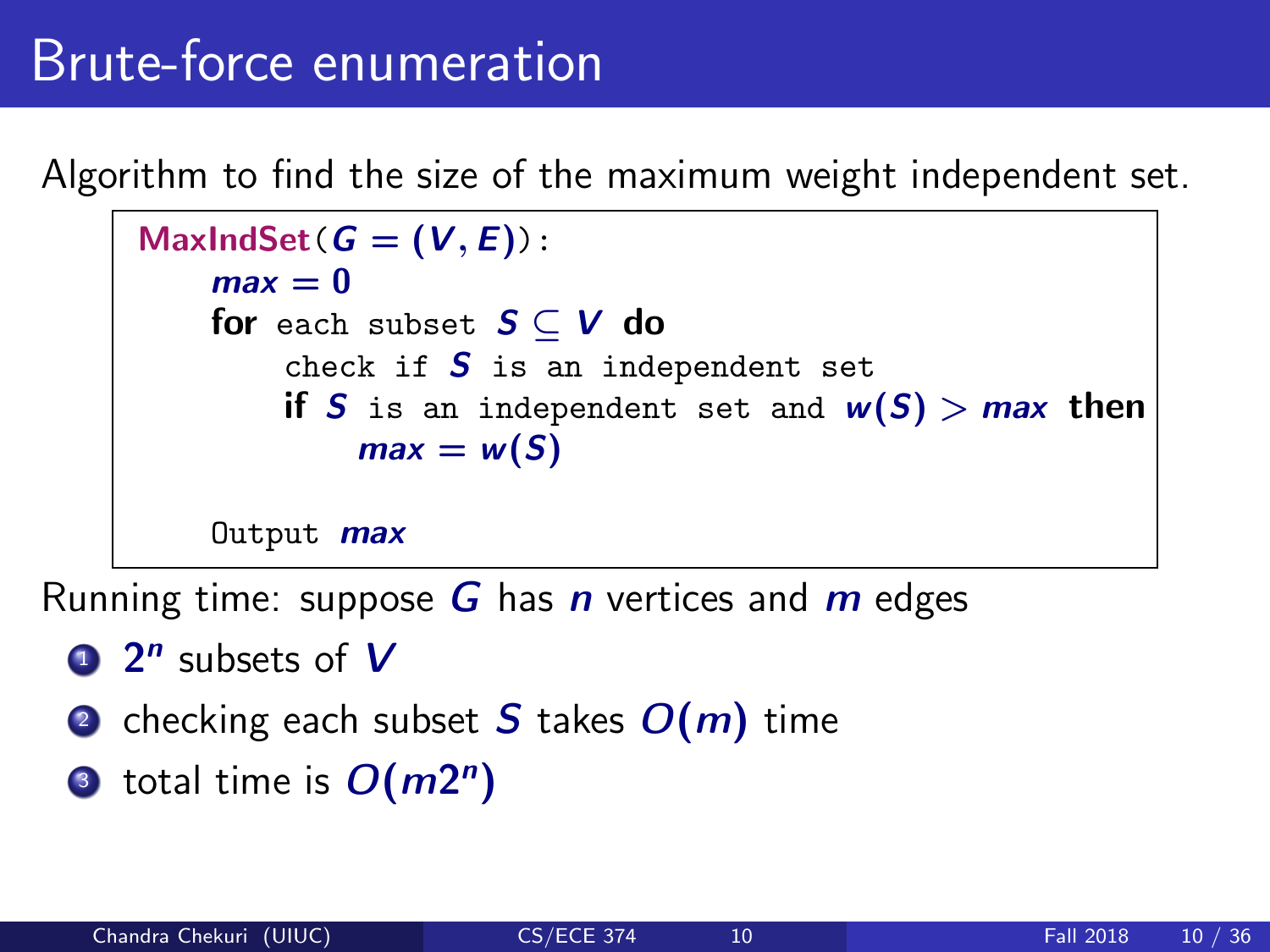Let  $V = \{v_1, v_2, \ldots, v_n\}.$ For a vertex  $u$  let  $N(u)$  be its neighbors.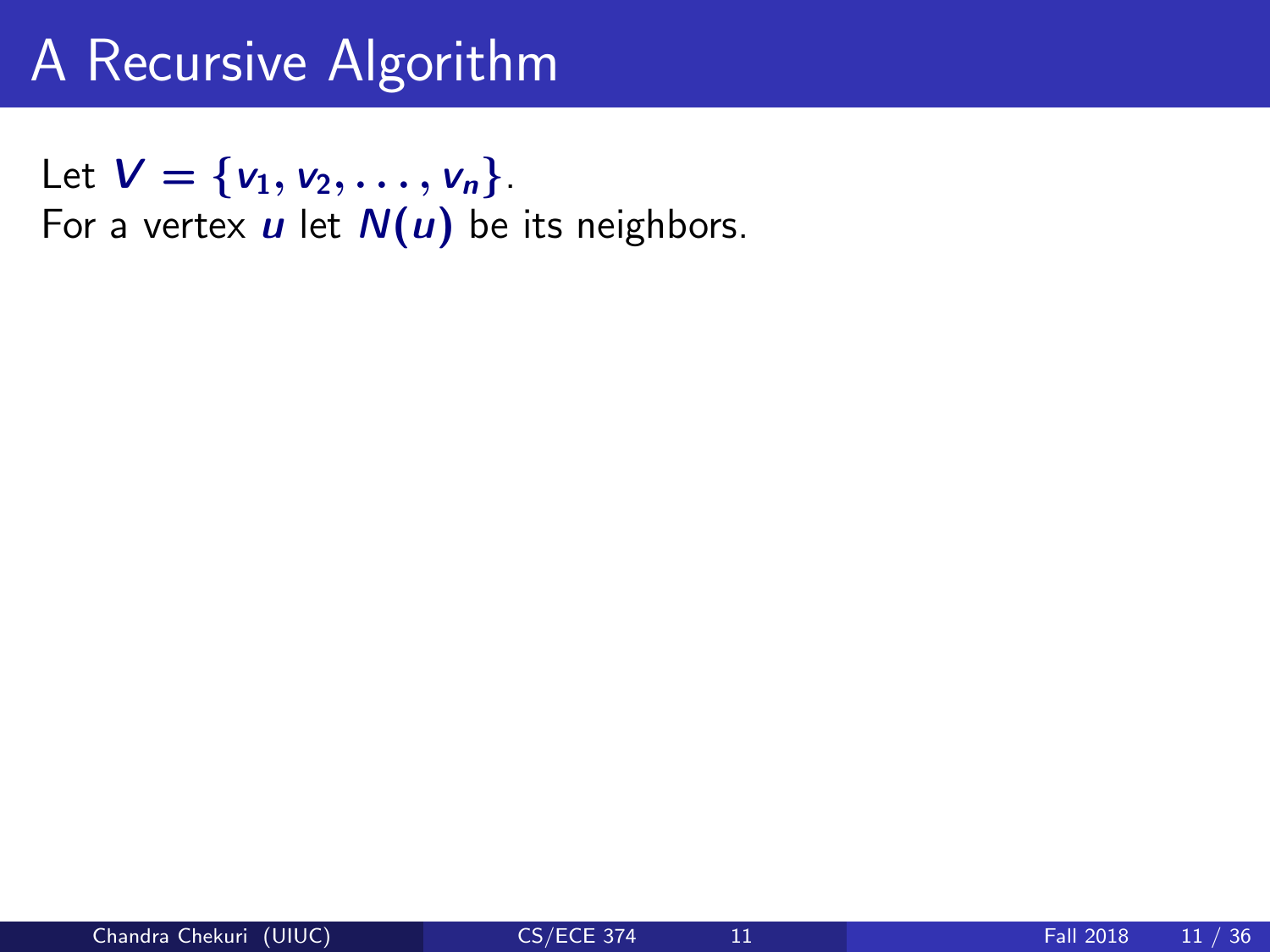Let  $V = \{v_1, v_2, \ldots, v_n\}$ . For a vertex  $u$  let  $N(u)$  be its neighbors.

## **Observation**

 $v_1$ : vertex in the graph.

 $S$ : set of independent sets that contain  $v_1$ 

 $\mathcal{S}'$  : set of independent sets that do not contain  $\mathsf{v}_1$ 

Find max weight independent set from  $S$  and  $S'$ . Take the better of the two. Each case allows us to "reduce" the size of the problem.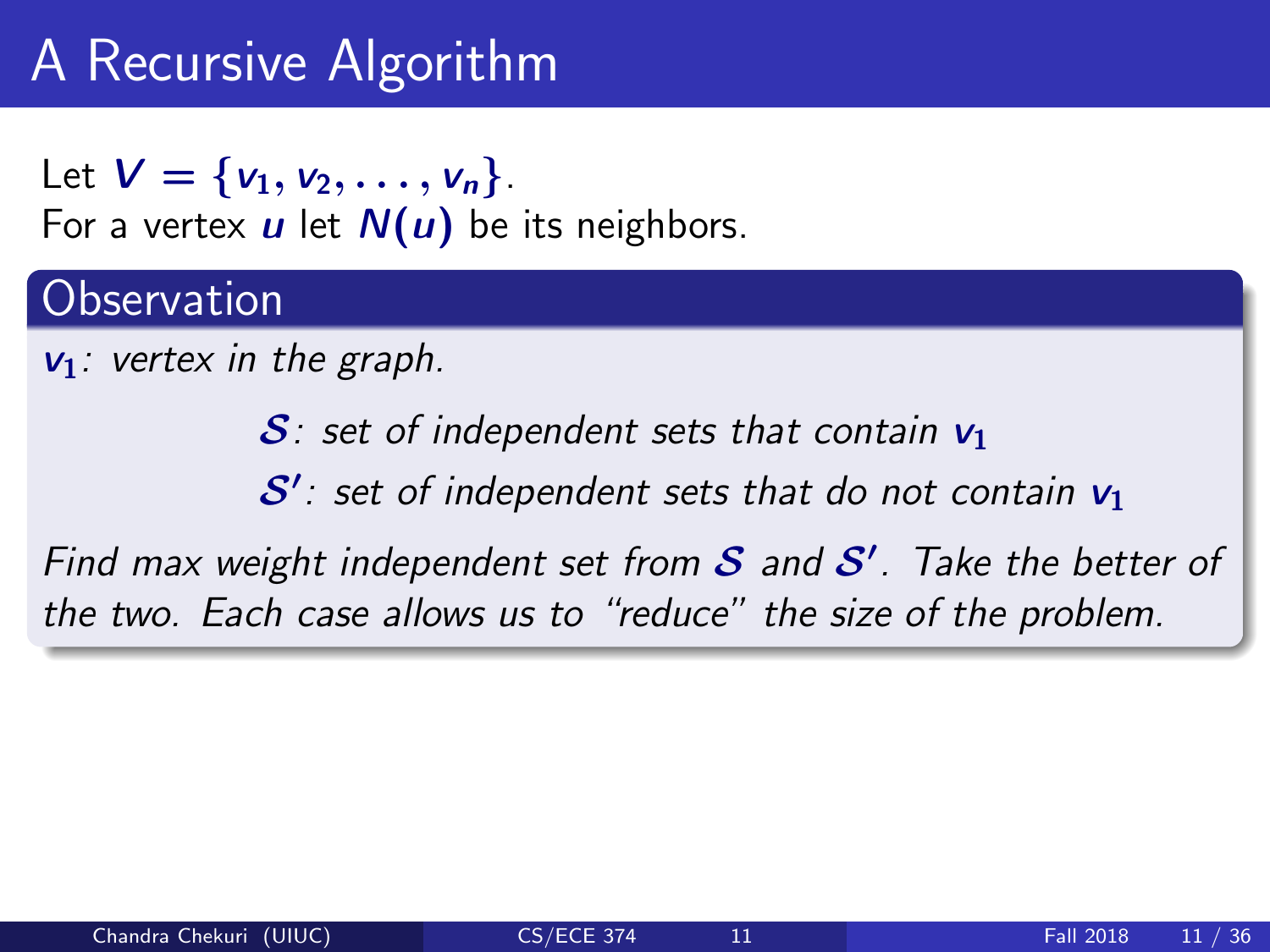Let  $V = \{v_1, v_2, \ldots, v_n\}$ . For a vertex  $u$  let  $N(u)$  be its neighbors.

### **Observation**

 $v_1$ : vertex in the graph.

 $S$ : set of independent sets that contain  $v_1$ 

 $\mathcal{S}'$  : set of independent sets that do not contain  $\mathsf{v}_1$ 

Find max weight independent set from  $S$  and  $S'$ . Take the better of the two. Each case allows us to "reduce" the size of the problem.

 $G_1 = G - v_1$  obtained by removing  $v_1$  and incident edges from G  $G_2 = G - v_1 - N(v_1)$  obtained by removing  $N(v_1) \cup v_1$  from G

 $MIS(G) = \max\{MIS(G_1), MIS(G_2) + w(v_1)\}\$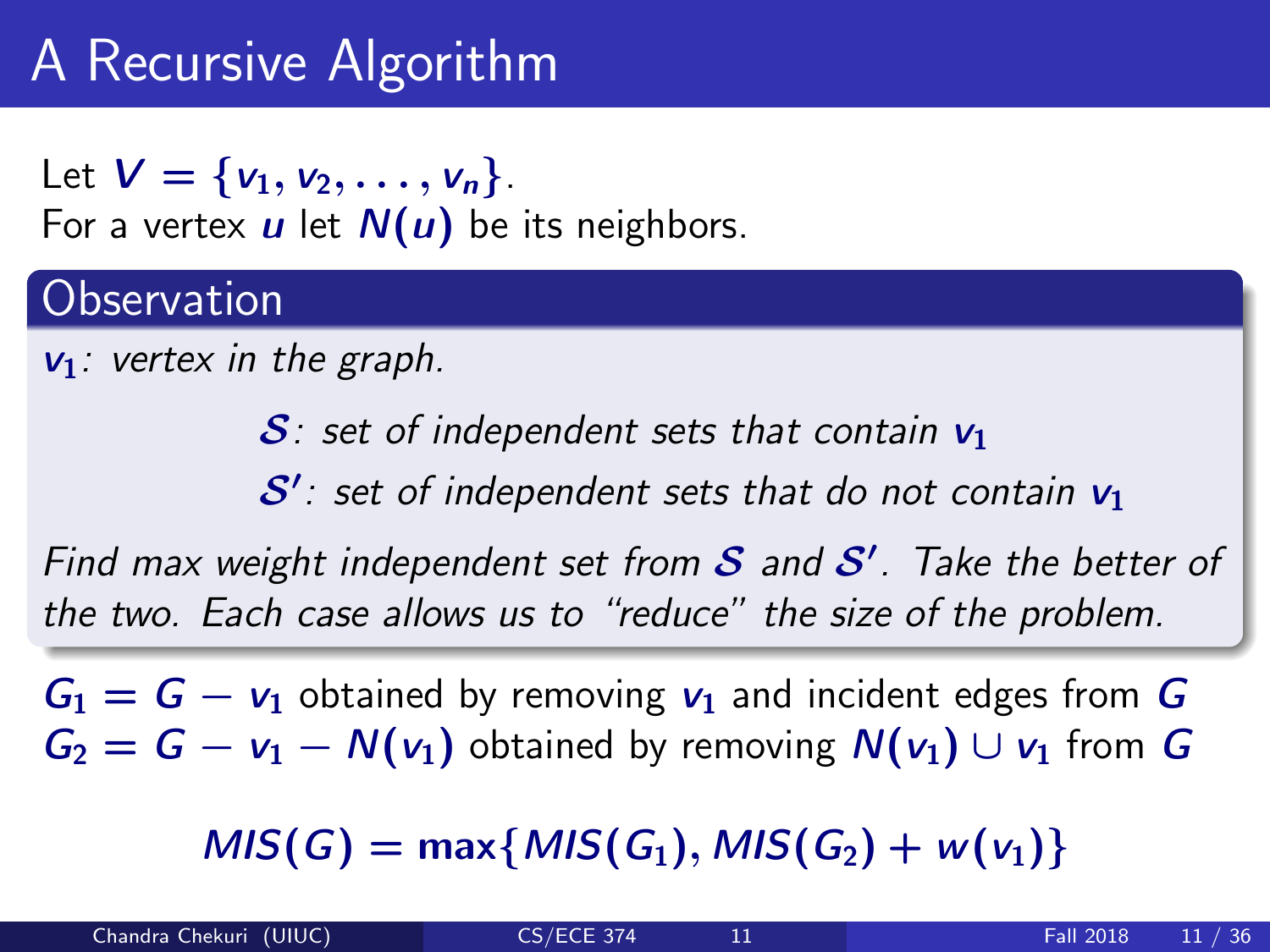RecursiveMIS(G): if G is empty then Output 0  $a =$  RecursiveMIS( $G - v_1$ )  $b = w(v_1) + \text{RecursiveMIS}(G - v_1 - N(v_n))$ Output  $max(a, b)$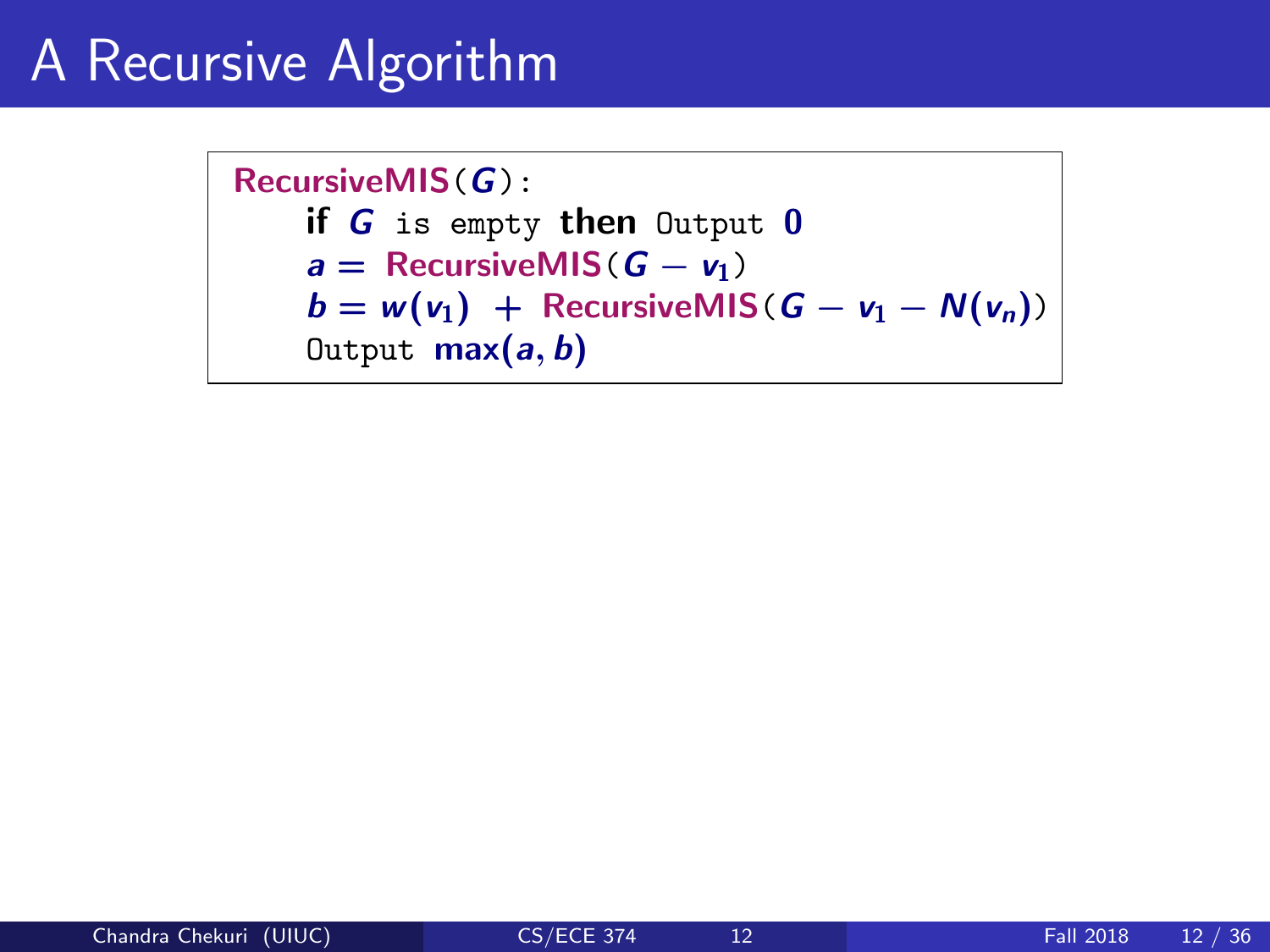

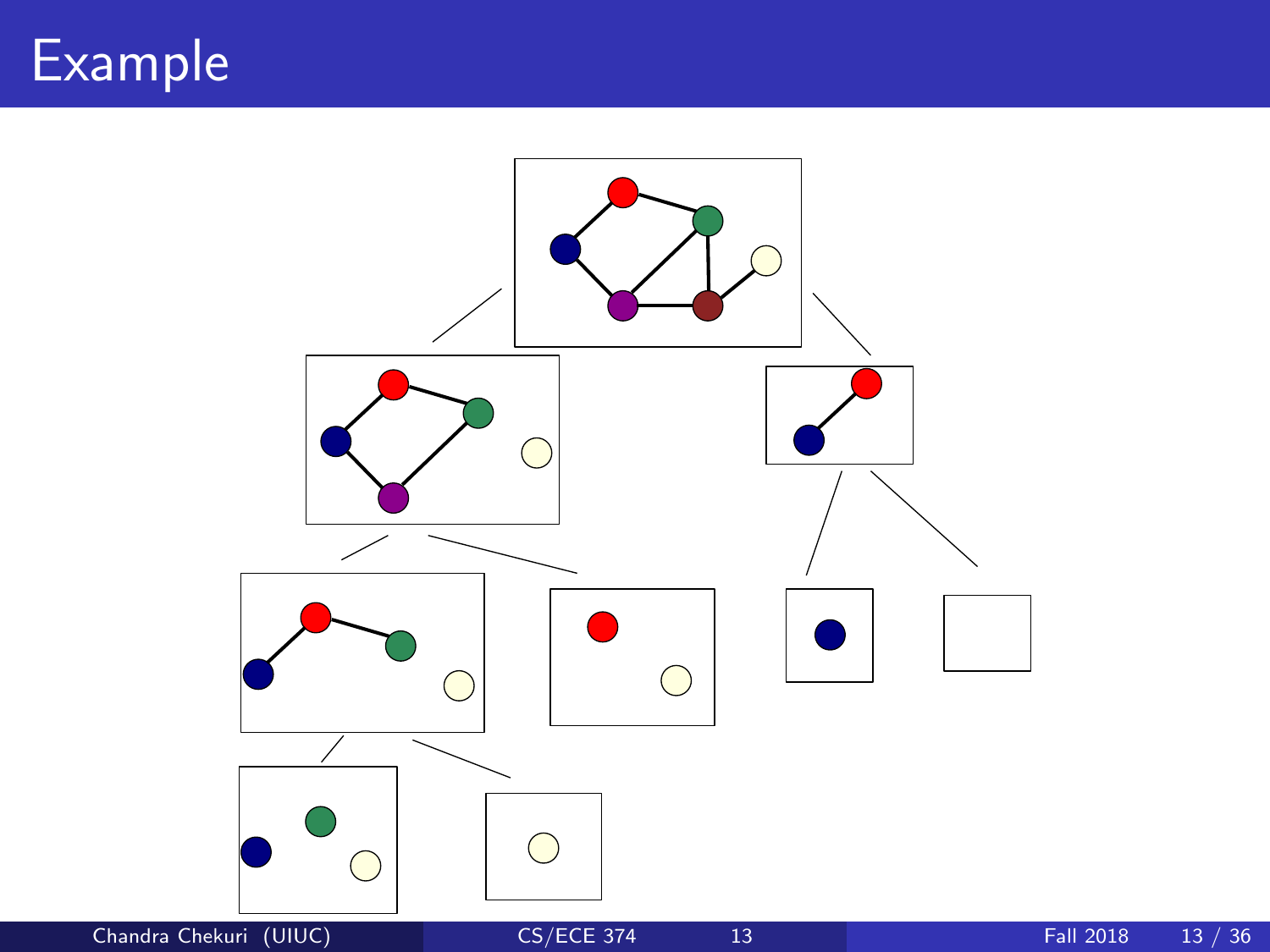## Recursive Algorithms ..for Maximum Independent Set

#### Running time:

$$
\mathcal{T}(n) = \mathcal{T}(n-1) + \mathcal{T}\left(n-1-\deg(v_1)\right) + O(1+\deg(v_1))
$$

where  $deg(v_1)$  is the degree of  $v_1$ .  $\overline{T}(0) = \overline{T}(1) = 1$  is base case.

Worst case is when  $deg(v_1) = 0$  when the recurrence becomes

$$
T(n)=2T(n-1)+O(1)
$$

Solution to this is  $T(n) = O(2^n)$ .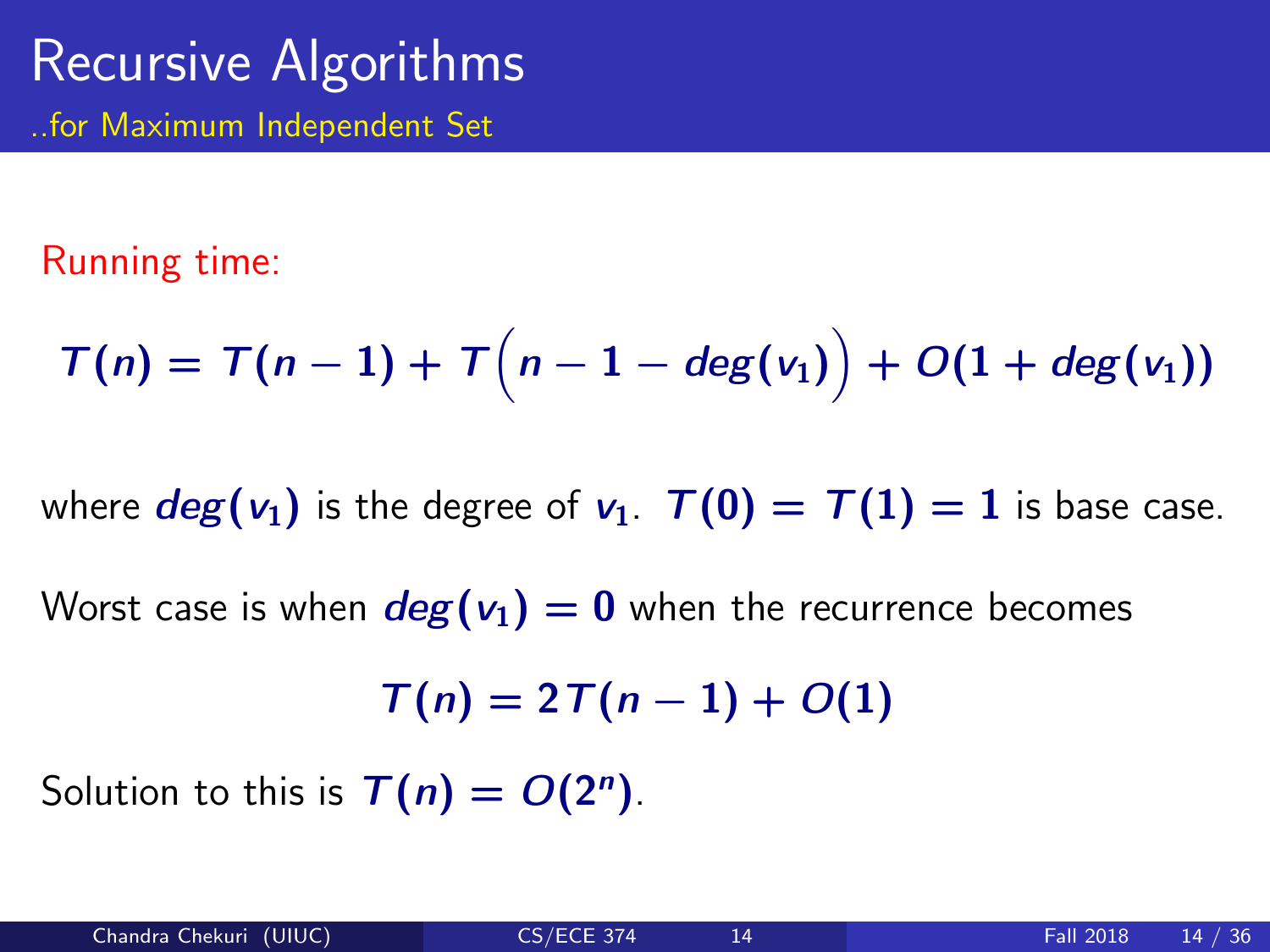# Backtrack Search via Recursion

- **1** Recursive algorithm generates a tree of computation where each node is a smaller problem (subproblem)
- <sup>2</sup> Simple recursive algorithm computes/explores the whole tree blindly in some order.
- <sup>3</sup> Backtrack search is a way to explore the tree intelligently to prune the search space
	- **1** Some subproblems may be so simple that we can stop the recursive algorithm and solve it directly by some other method
	- **2** Memoization to avoid recomputing same problem
	- **3** Stop the recursion at a subproblem if it is clear that there is no need to explore further.
	- **4** Leads to a number of heuristics that are widely used in practice although the worst case running time may still be exponential.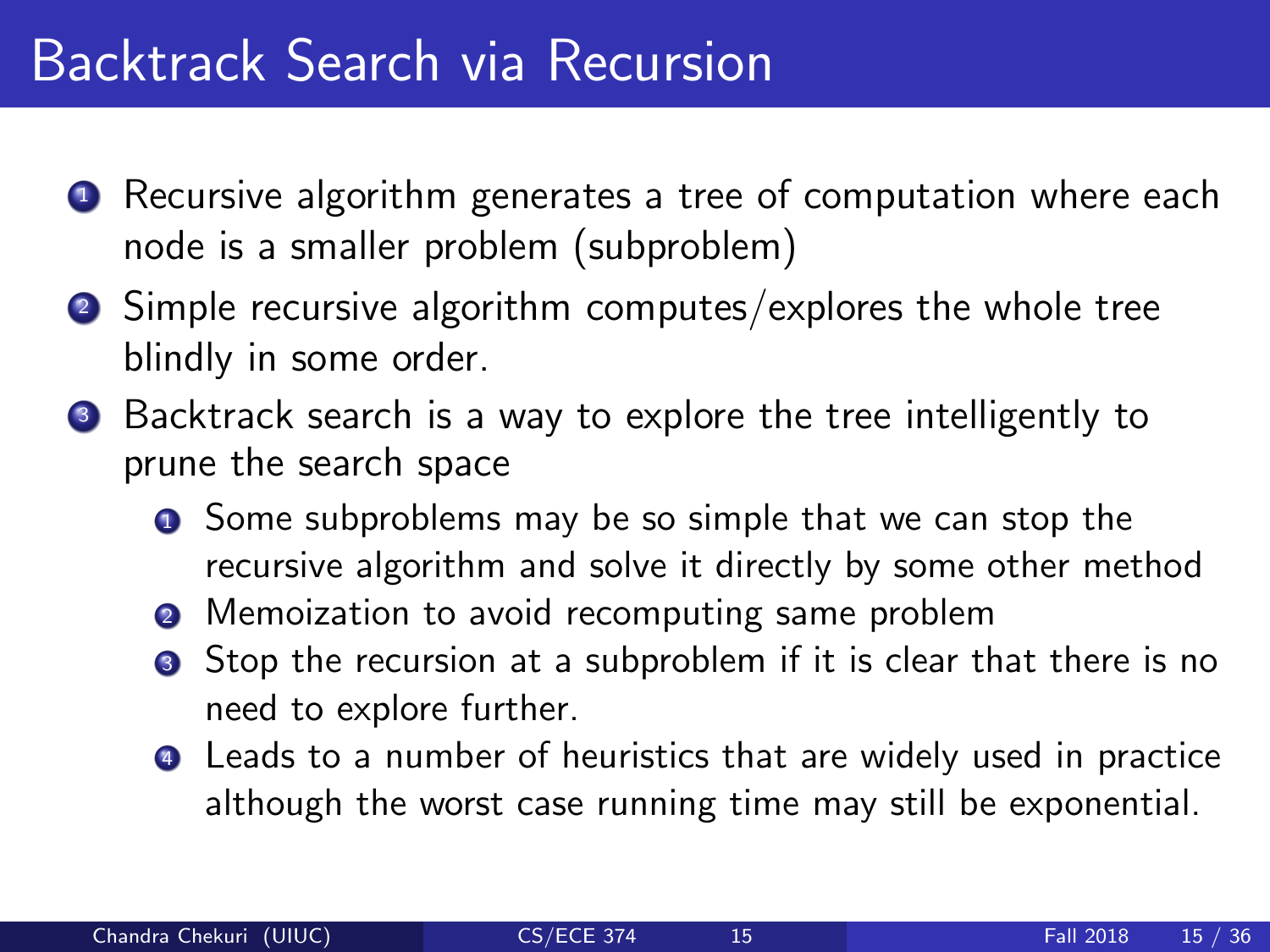

## **Definition**

**Sequence:** an ordered list  $a_1, a_2, \ldots, a_n$ . Length of a sequence is number of elements in the list.

#### **Definition**

 $a_{i_1}, \ldots, a_{i_k}$  is a subsequence of  $a_1, \ldots, a_n$  if  $1 \leq i_1 \leq i_2 \leq \ldots \leq i_k \leq n$ .

## Definition

A sequence is **increasing** if  $a_1 < a_2 < \ldots < a_n$ . It is non-decreasing if  $a_1 \le a_2 \le \ldots \le a_n$ . Similarly decreasing and non-increasing.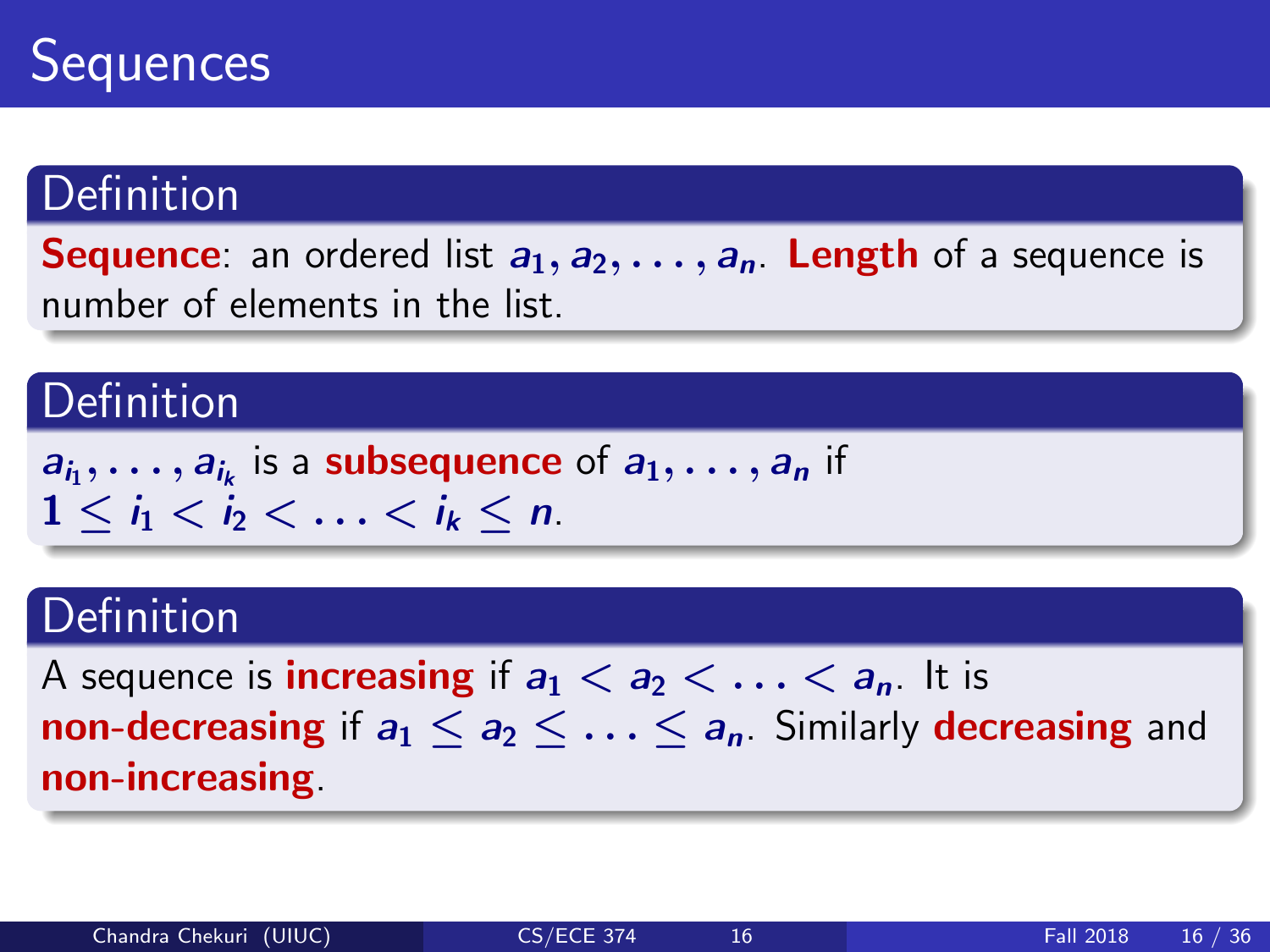#### Example

- **1** Sequence: **6, 3, 5, 2, 7, 8, 1, 9**
- 2 Subsequence of above sequence: 5, 2, 1
- Increasing sequence:  $3, 5, 9, 17, 54$
- Decreasing sequence: 34, 21, 7, 5, 1
- **•** Increasing subsequence of the first sequence: 2, 7, 9.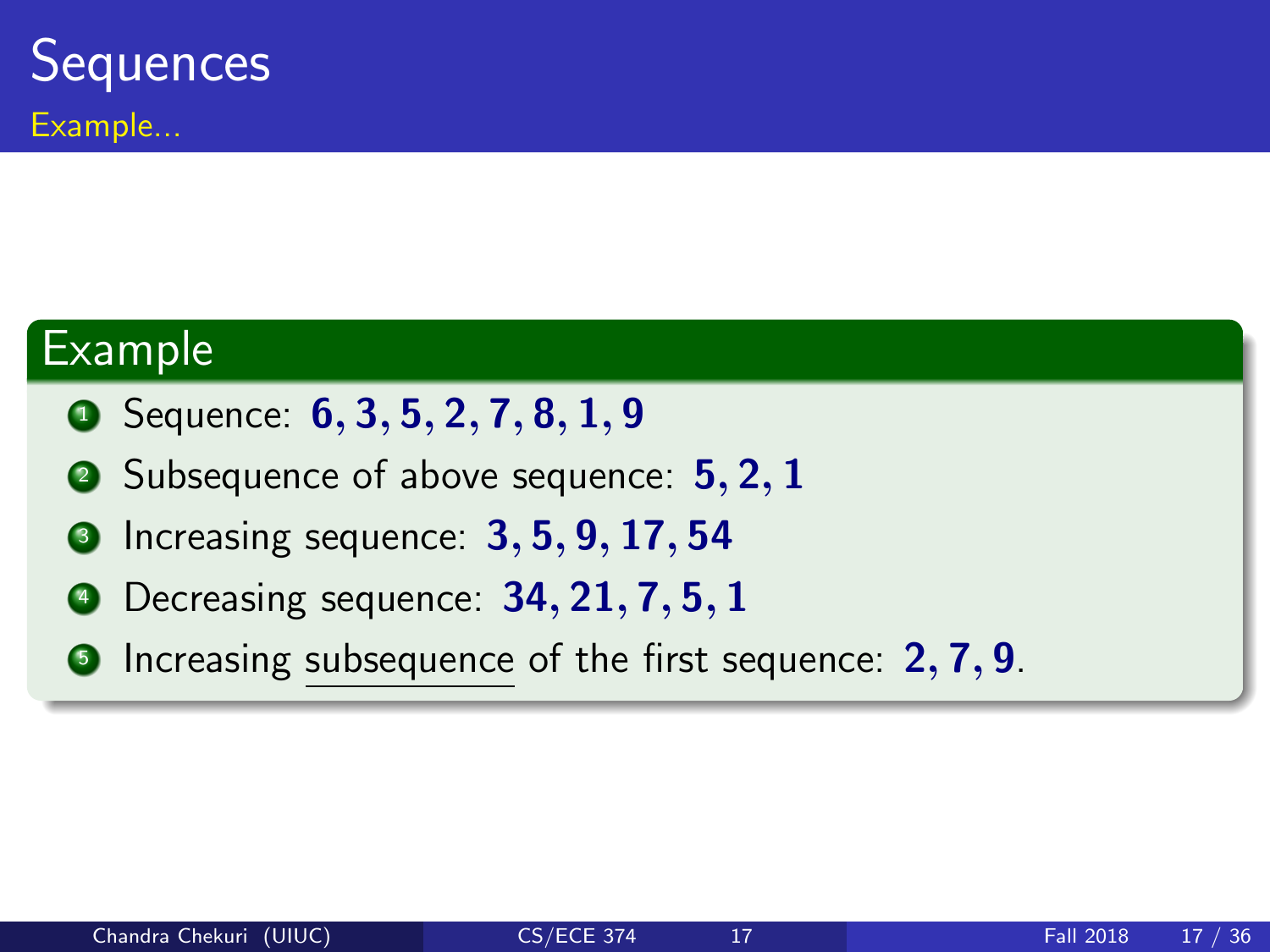# Longest Increasing Subsequence Problem

Input A sequence of numbers  $a_1, a_2, \ldots, a_n$ Goal Find an **increasing subsequence**  $a_{i_1}, a_{i_2}, \ldots, a_{i_k}$  of maximum length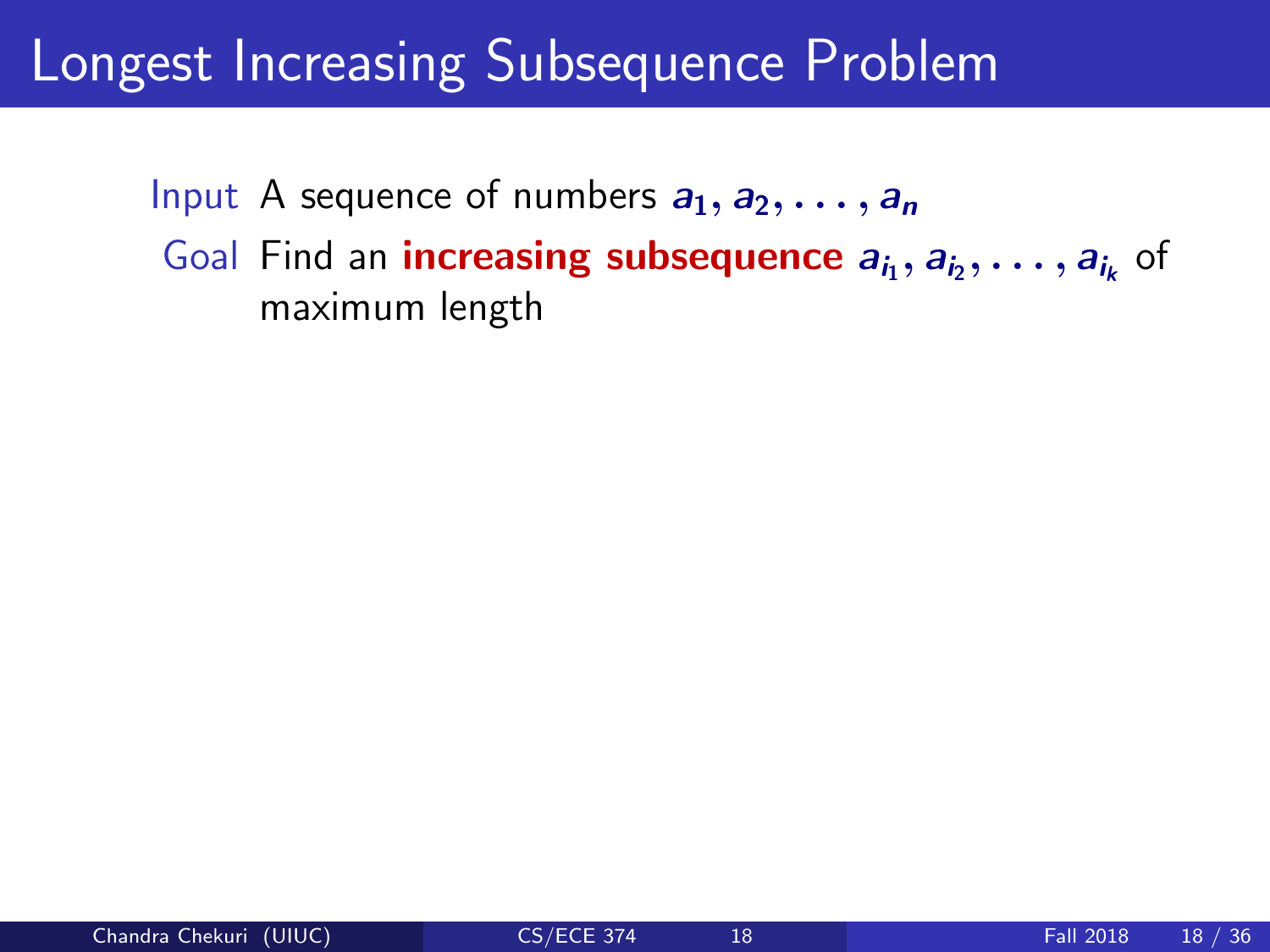# Longest Increasing Subsequence Problem

Input A sequence of numbers  $a_1, a_2, \ldots, a_n$ Goal Find an **increasing subsequence**  $a_{i_1}, a_{i_2}, \ldots, a_{i_k}$  of maximum length

#### Example

- **1** Sequence: 6, 3, 5, 2, 7, 8, 1
- **2** Increasing subsequences: 6, 7, 8 and 3, 5, 7, 8 and 2, 7 etc
- **3** Longest increasing subsequence: 3, 5, 7, 8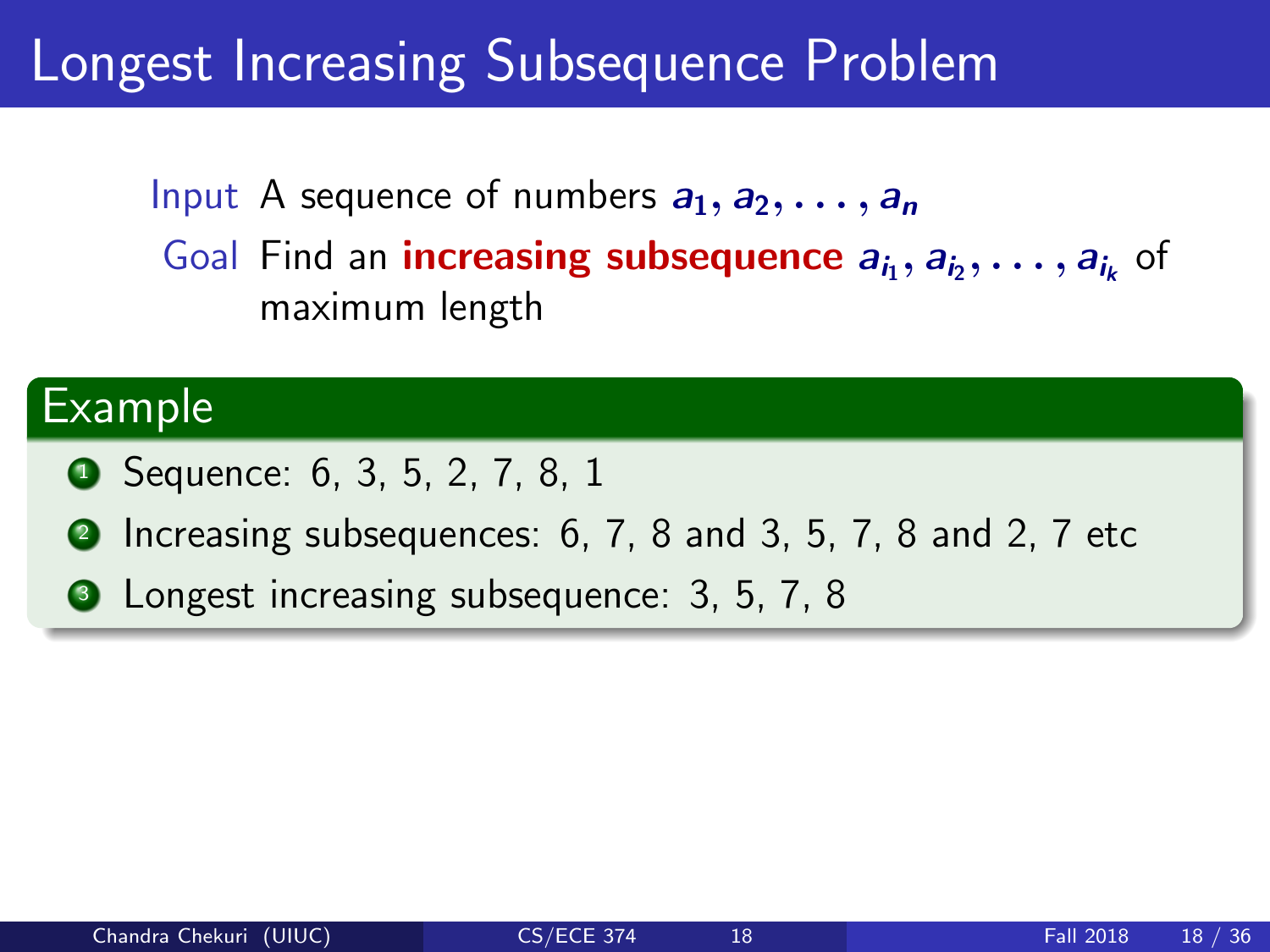# Na¨ıve Enumeration

#### Assume  $a_1, a_2, \ldots, a_n$  is contained in an array A

```
algLISNaive(A[1..n]):
 max = 0for each subsequence B of A do
    if B is increasing and |B| > max then
         max = |B|Output max
```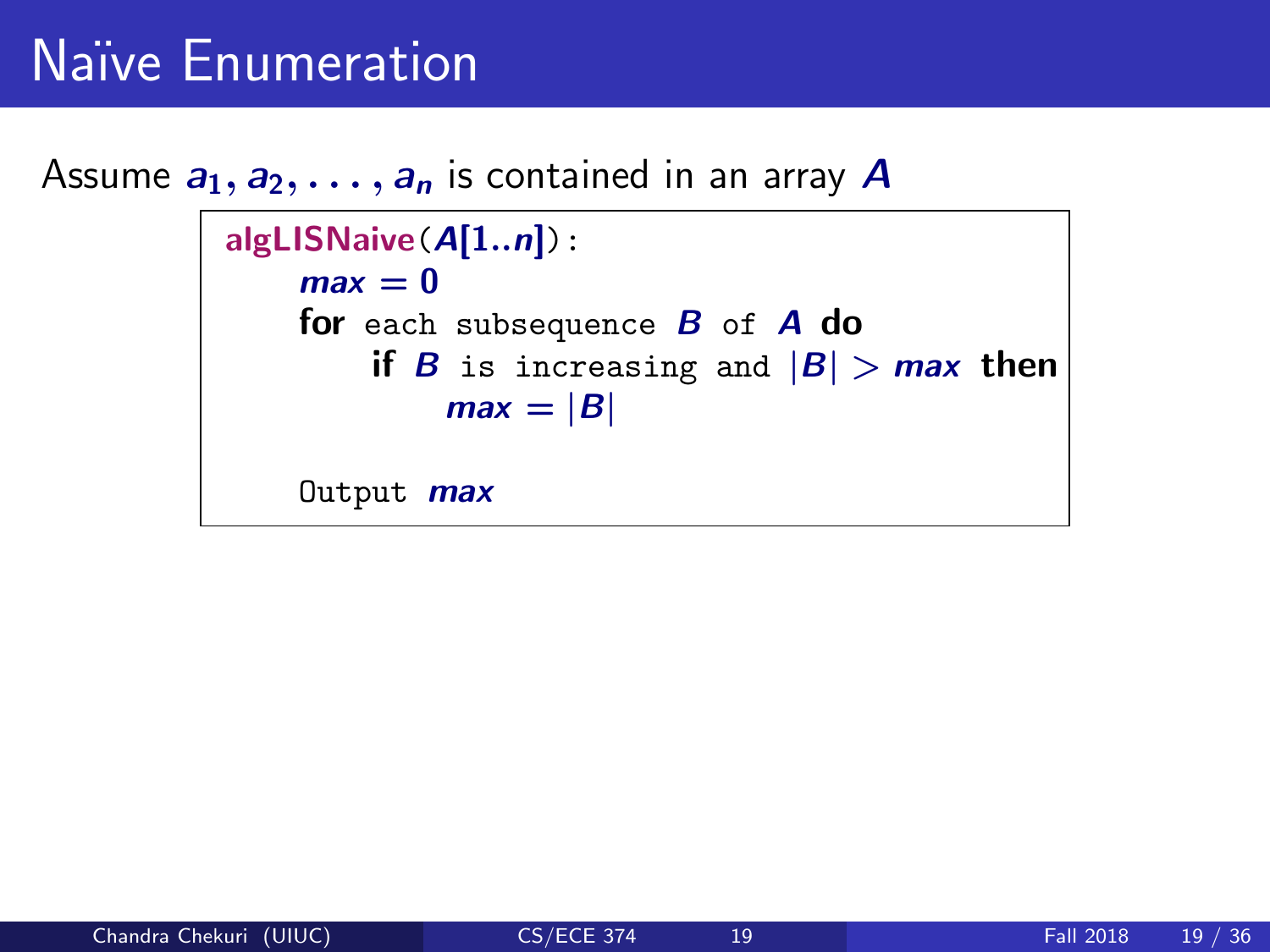# Na¨ıve Enumeration

Assume  $a_1, a_2, \ldots, a_n$  is contained in an array A

```
algLISNaive(A[1..n]):
 max = 0for each subsequence B of A do
    if B is increasing and |B| > max then
         max = |B|Output max
```
Running time: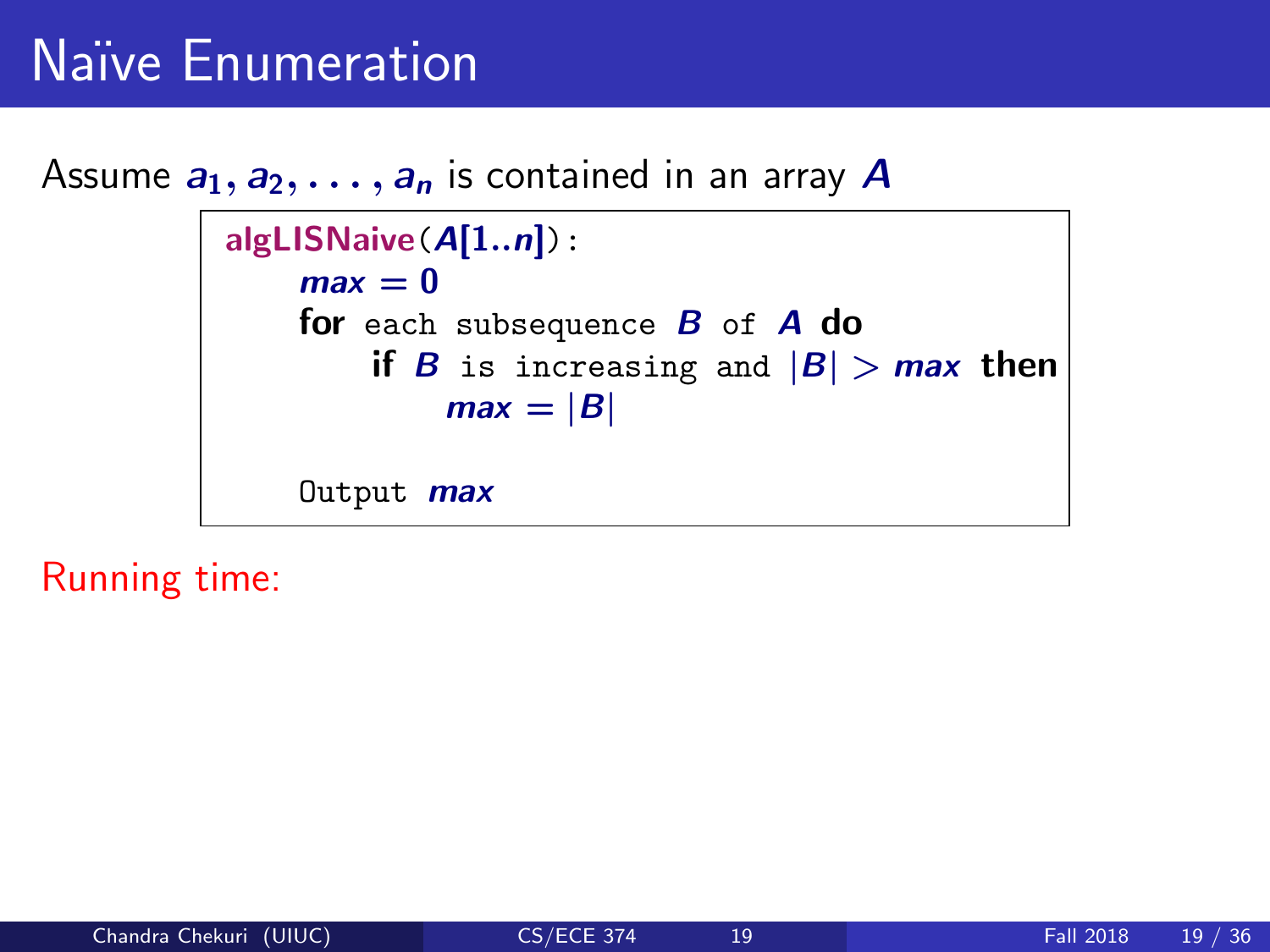# Na¨ıve Enumeration

Assume  $a_1, a_2, \ldots, a_n$  is contained in an array A

```
algLISNaive(A[1..n]):
 max = 0for each subsequence B of A do
    if B is increasing and |B| > max then
         max = |B|Output max
```
## Running time:  $O(n2^n)$ .

 $2^n$  subsequences of a sequence of length  $n$  and  $O(n)$  time to check if a given sequence is increasing.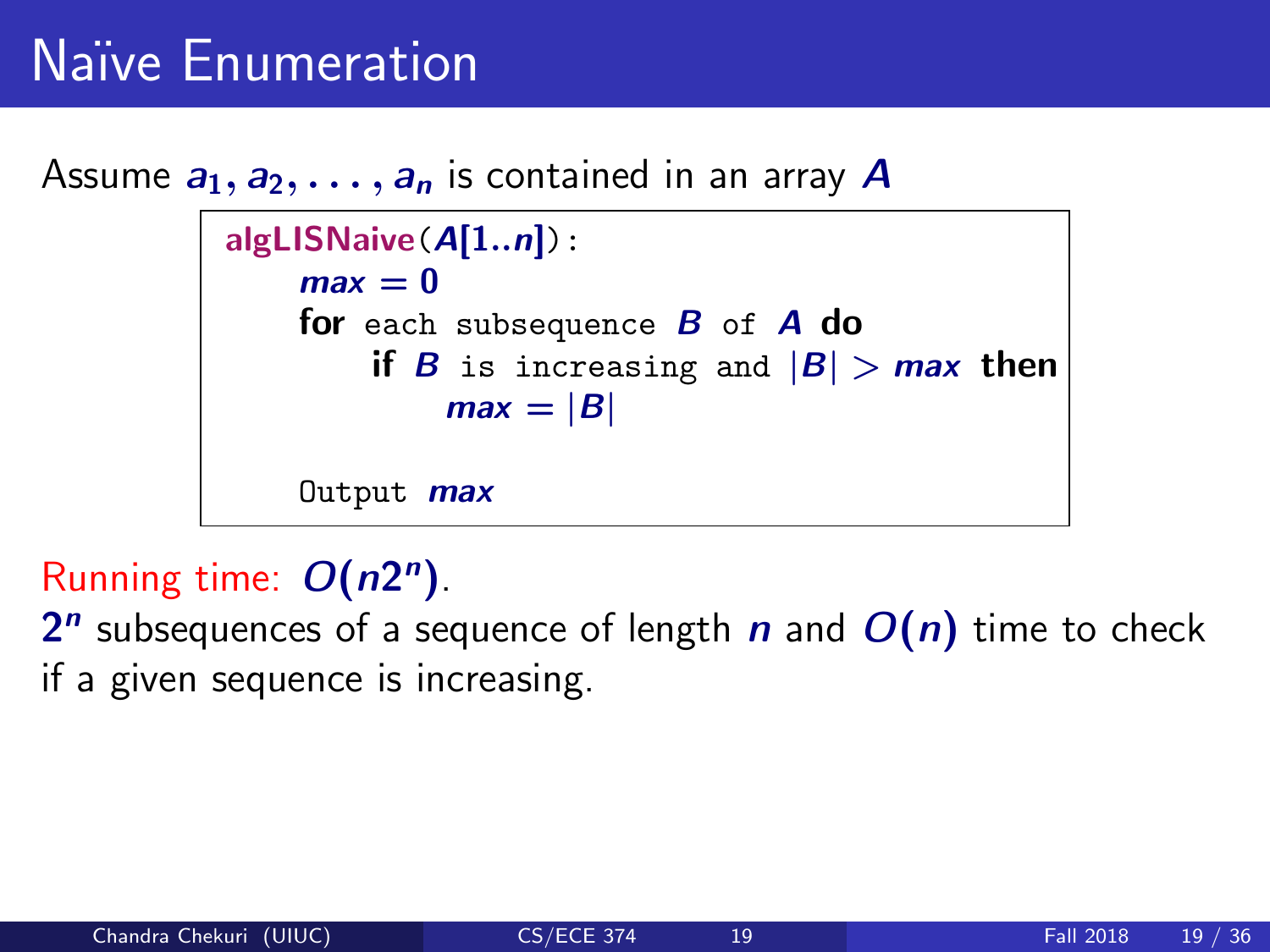Can we find a recursive algorithm for LIS?

 $LIS(A[1..n])$ :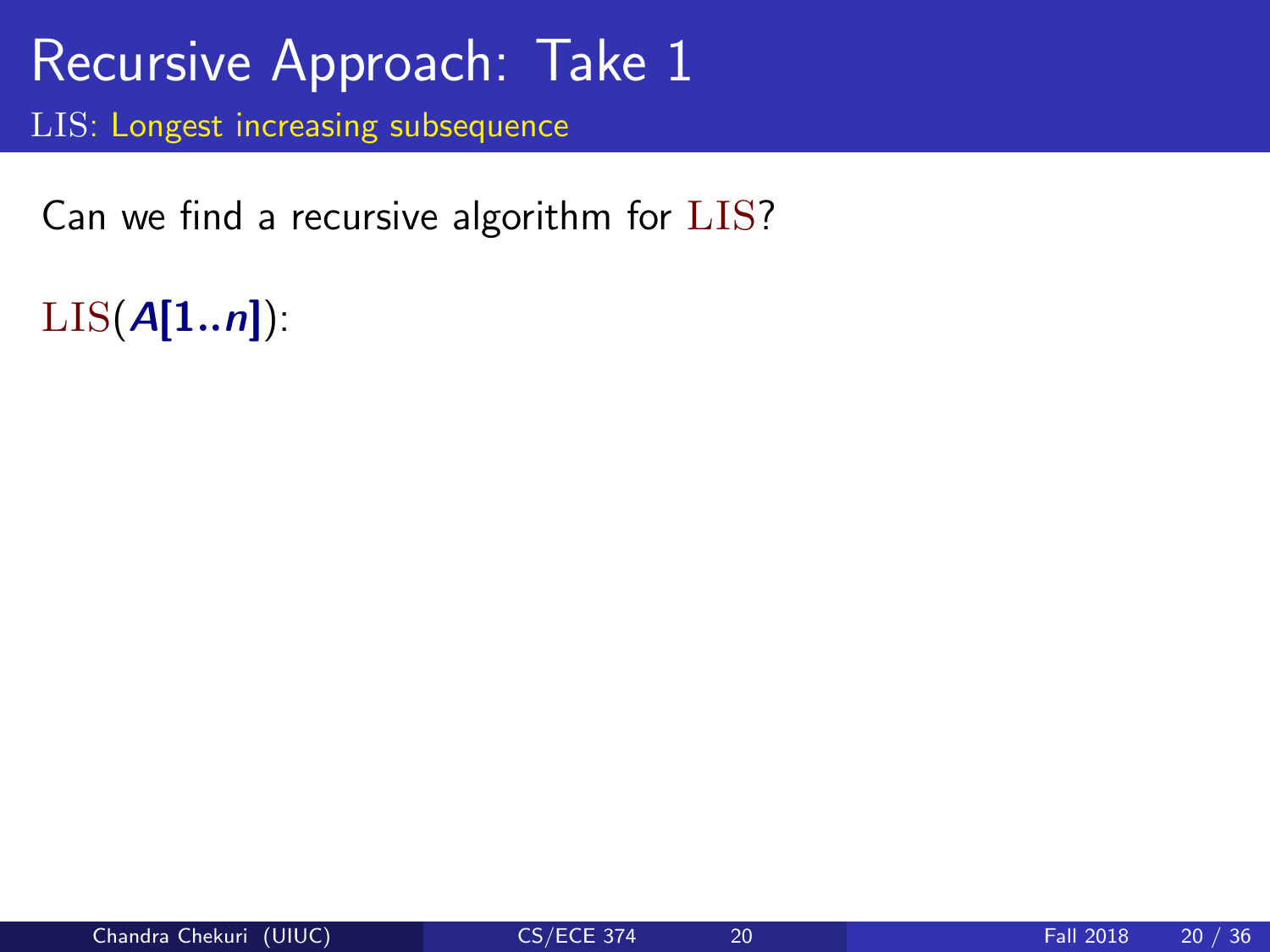Can we find a recursive algorithm for LIS?

- $LIS(A[1..n])$ :
	- **■** Case 1: max without  $A[n]$  which is  $LIS(A[1..(n-1)])$
	- 2 Case 2: max among sequences that contain  $A[n]$  in which case recursion is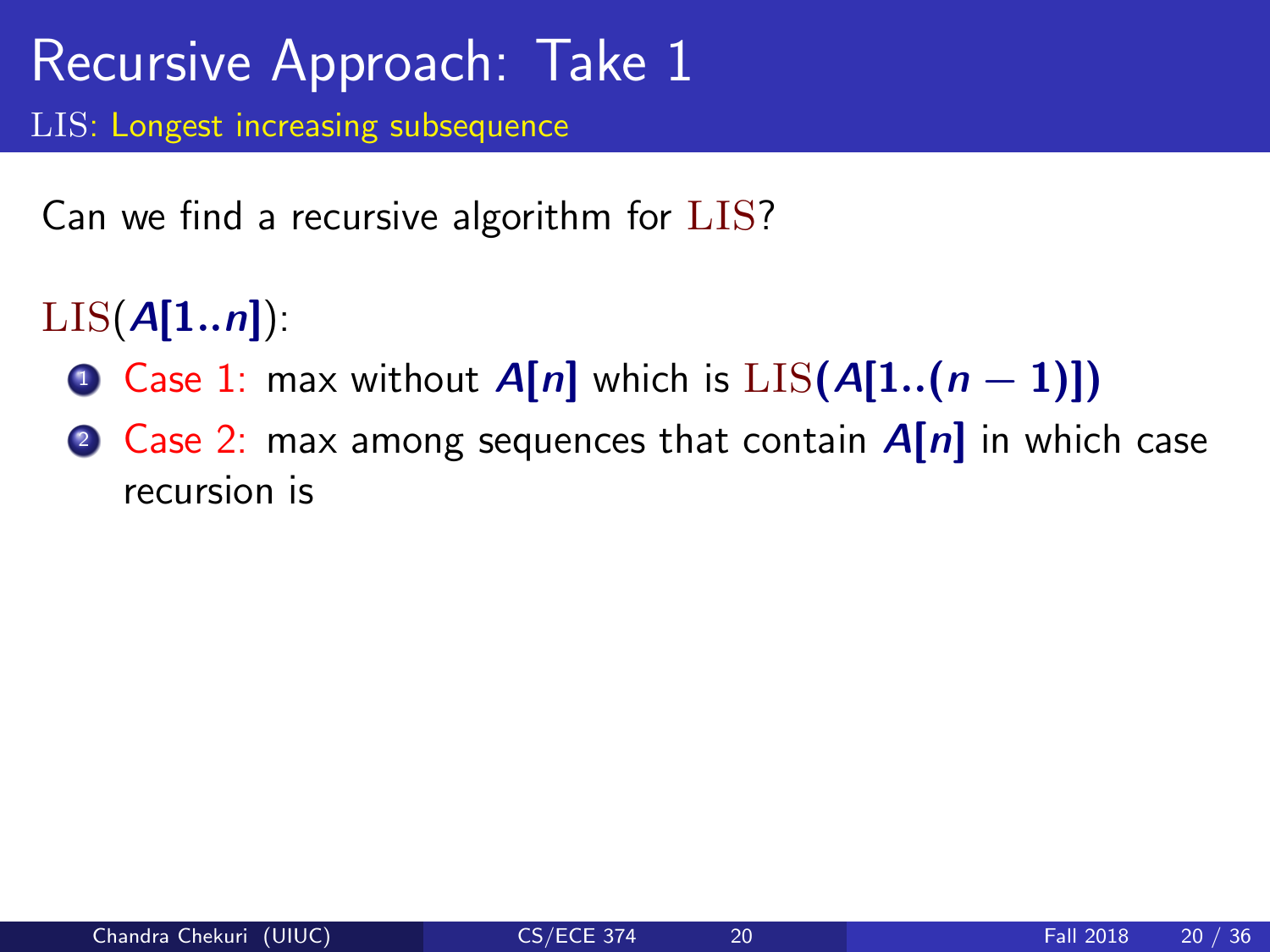Can we find a recursive algorithm for LIS?

- $LIS(A[1..n])$ :
	- **■** Case 1: max without  $A[n]$  which is  $LIS(A[1..(n-1)])$
	- 2 Case 2: max among sequences that contain  $A[n]$  in which case recursion is not so clear.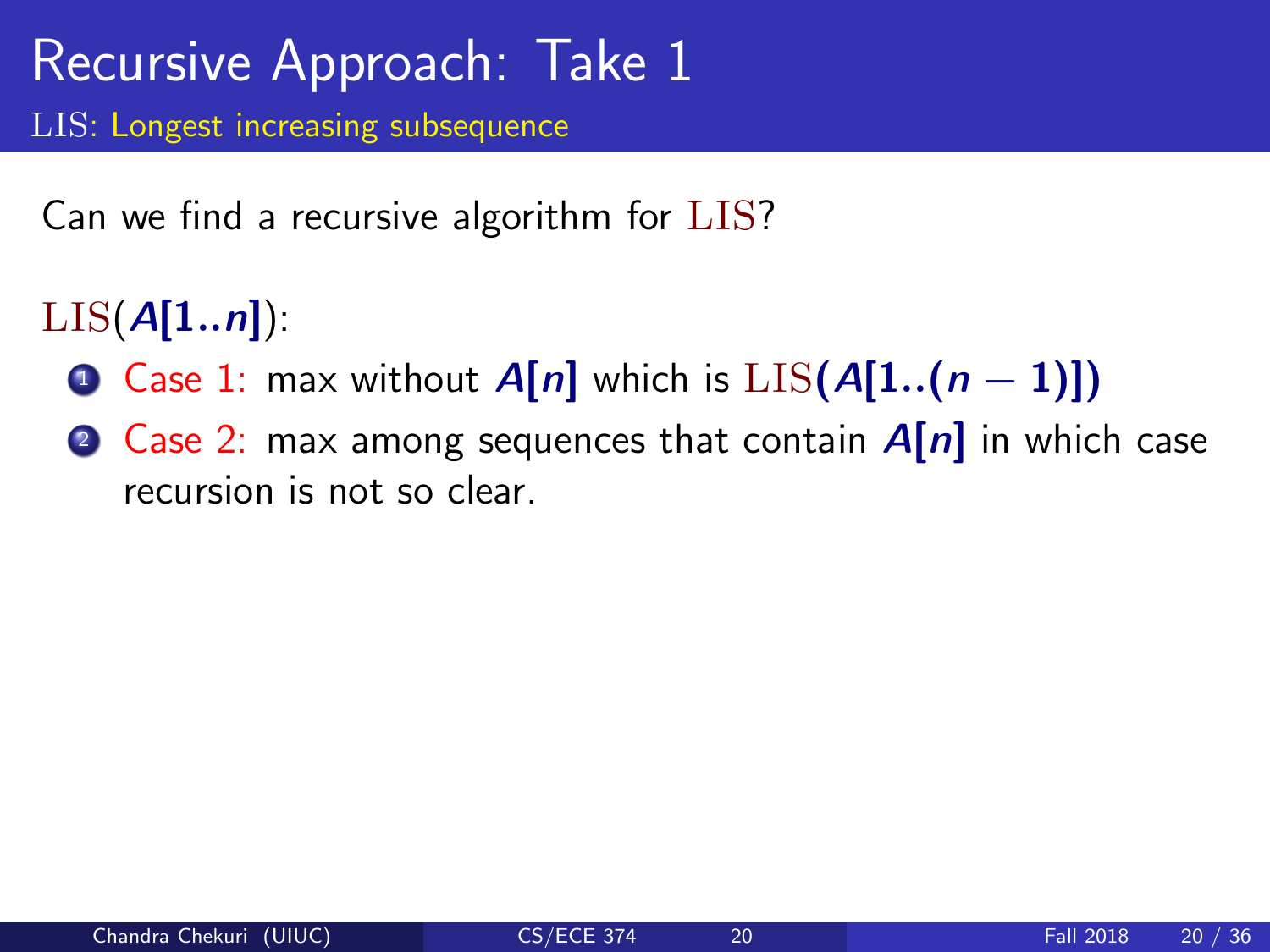Can we find a recursive algorithm for LIS?

- $LIS(A[1..n])$ :
	- **■** Case 1: max without  $A[n]$  which is  $LIS(A[1..(n-1)])$
	- 2 Case 2: max among sequences that contain  $A[n]$  in which case recursion is not so clear.

## **Observation**

For second case we want to find a subsequence in  $A[1..(n-1)]$ that is restricted to numbers less than  $A[n]$ . This suggests that a more general problem is **LIS** smaller  $(A[1..n], x)$  which gives the longest increasing subsequence in  $A$  where each number in the sequence is less than  $x$ .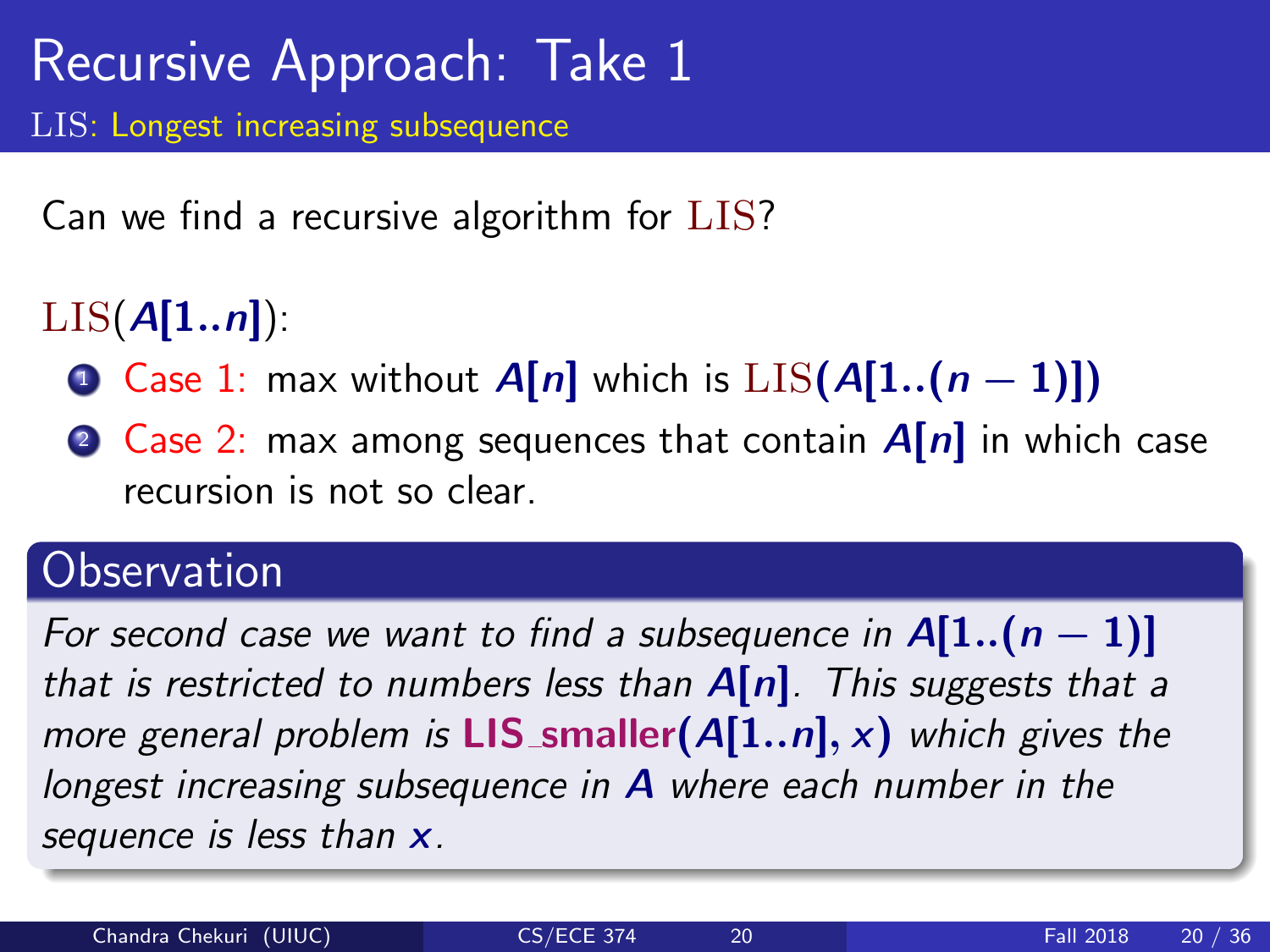# Recursive Approach

**LIS**\_smaller( $A[1..n]$ , x) : length of longest increasing subsequence in  $A[1..n]$  with all numbers in subsequence less than x

> LIS\_smaller( $A[1..n], x$ ): if  $(n = 0)$  then return 0  $m =$  LIS\_smaller( $A[1..(n-1)],x$ ) if  $(A[n] < x)$  then  $m = max(m, 1 + LIS\_smaller(A[1..(n-1)], A[n]))$ Output **m**

> > $LIS(A[1..n]):$ return LIS\_smaller( $A[1..n], \infty$ )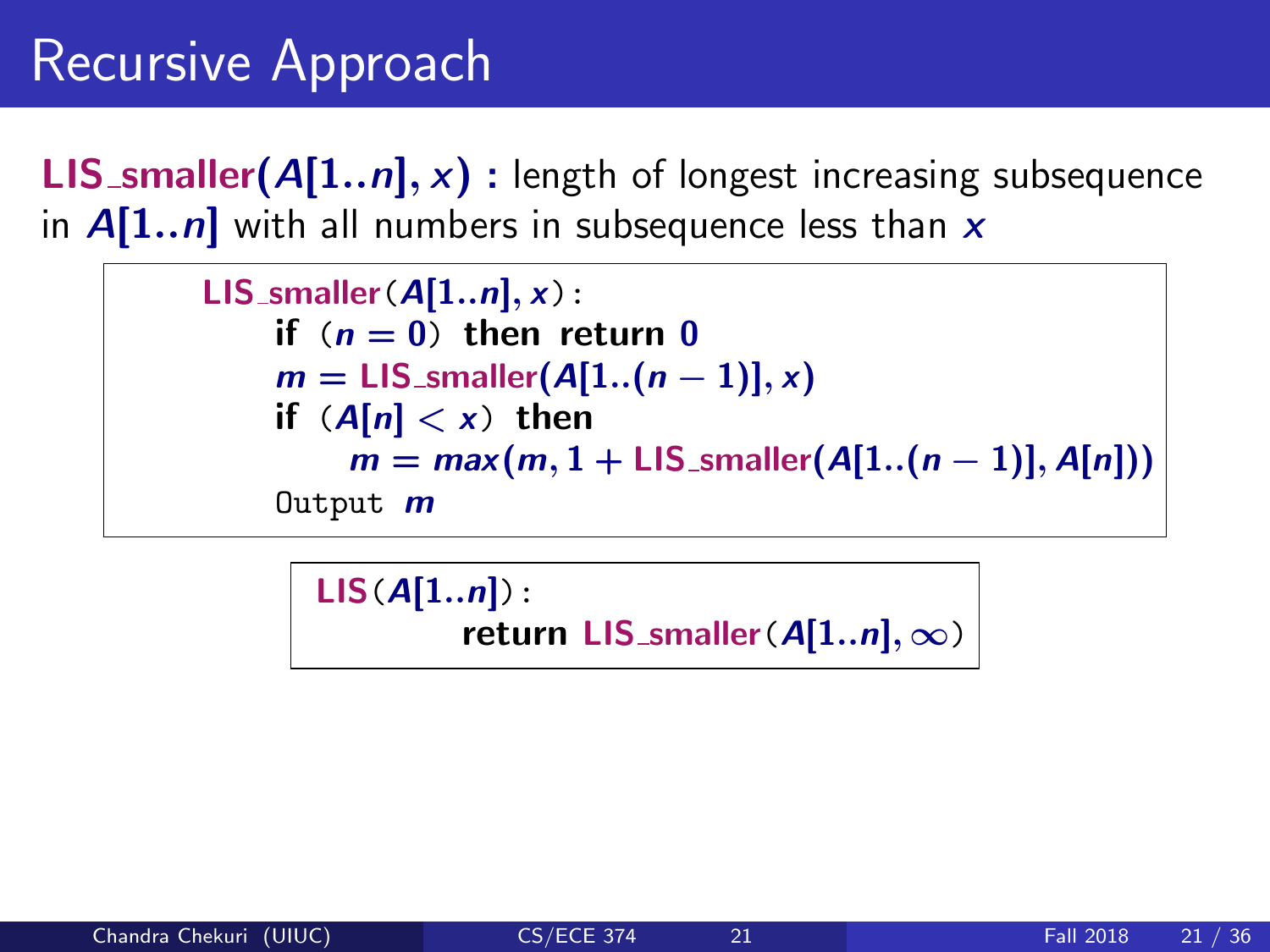

### Sequence:  $A[1..7] = 6, 3, 5, 2, 7, 8, 1$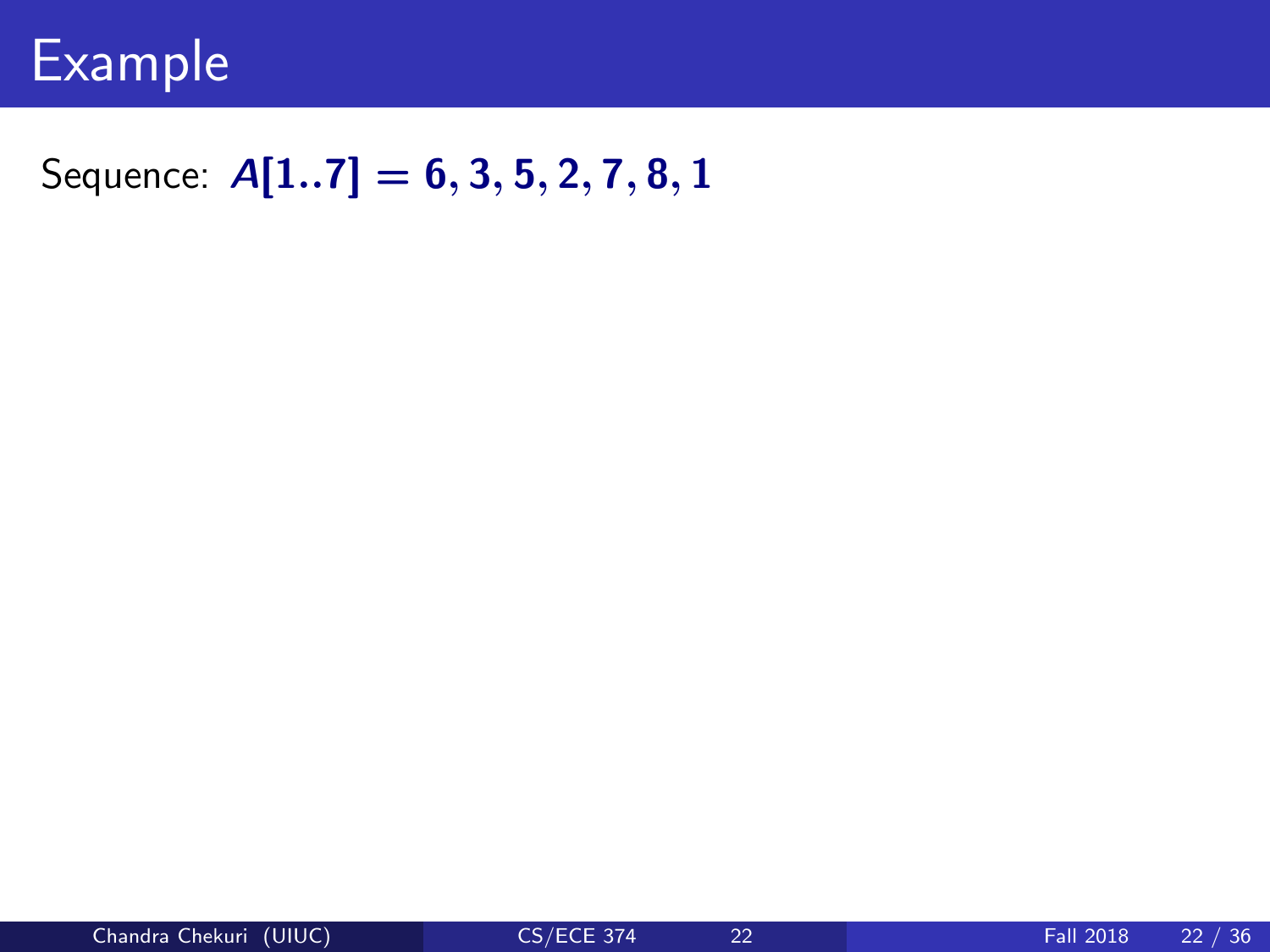# Part II

# <span id="page-31-0"></span>[Recursion and Memoization](#page-31-0)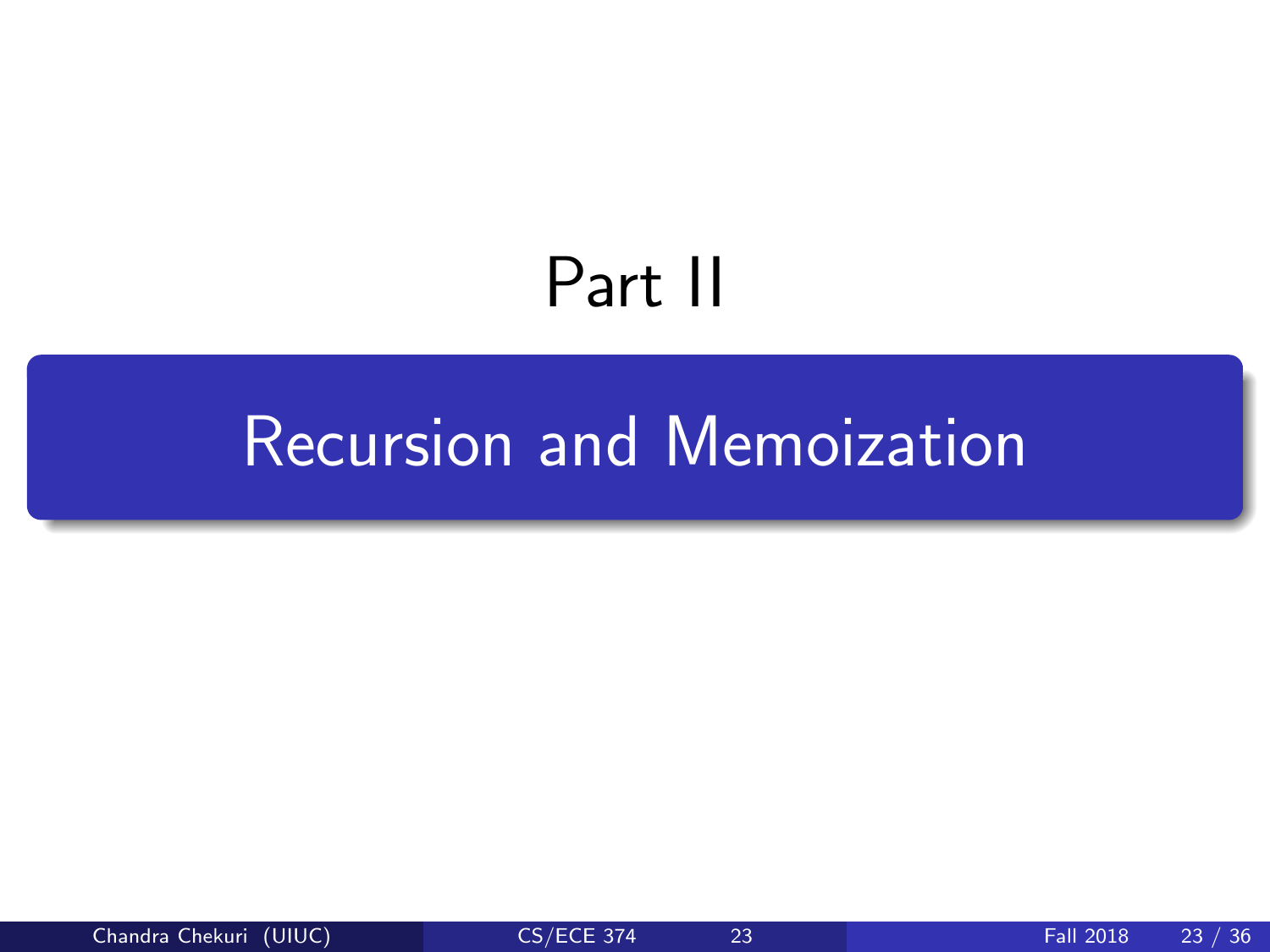Fibonacci numbers defined by recurrence:

 $F(n) = F(n-1) + F(n-2)$  and  $F(0) = 0, F(1) = 1$ .

These numbers have many interesting and amazing properties. A journal The Fibonacci Quarterly!

- **D**  $F(n) = (\phi^n (1 \phi)^n)$ √  ${\bf 5}$  where  $\phi$  is the golden ratio  $(1+\sqrt{5})/2 \simeq 1.618.$
- **2**  $\lim_{n\to\infty} F(n+1)/F(n) = \phi$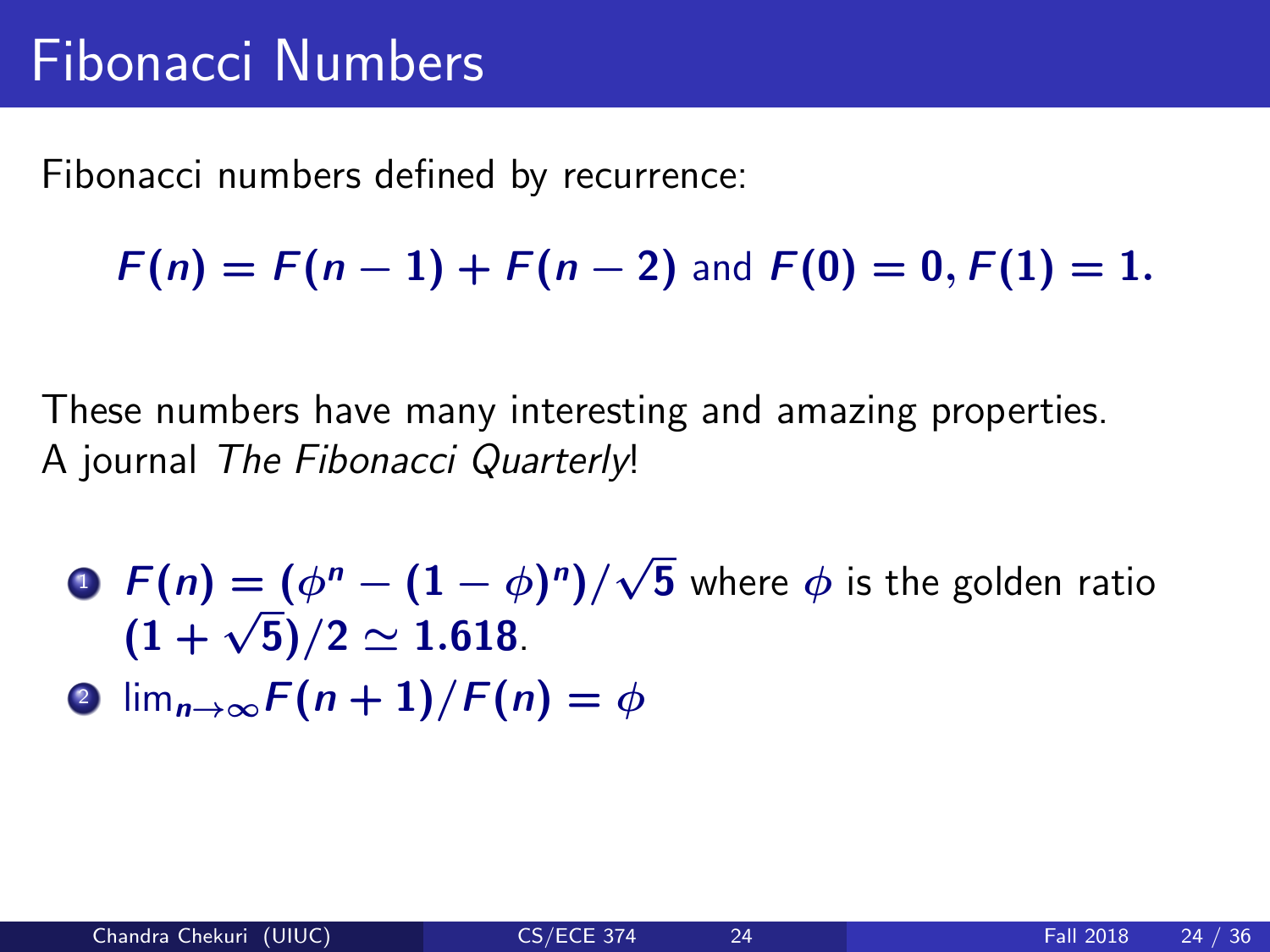# How many bits?

Consider the nth Fibonacci number  $F(n)$ . Writing the number  $F(n)$ in base 2 requires

- $(A)$   $\Theta(n^2)$  bits.
- (B)  $\Theta(n)$  bits.
- (C)  $\Theta(\log n)$  bits.
- (D)  $\Theta(\log \log n)$  bits.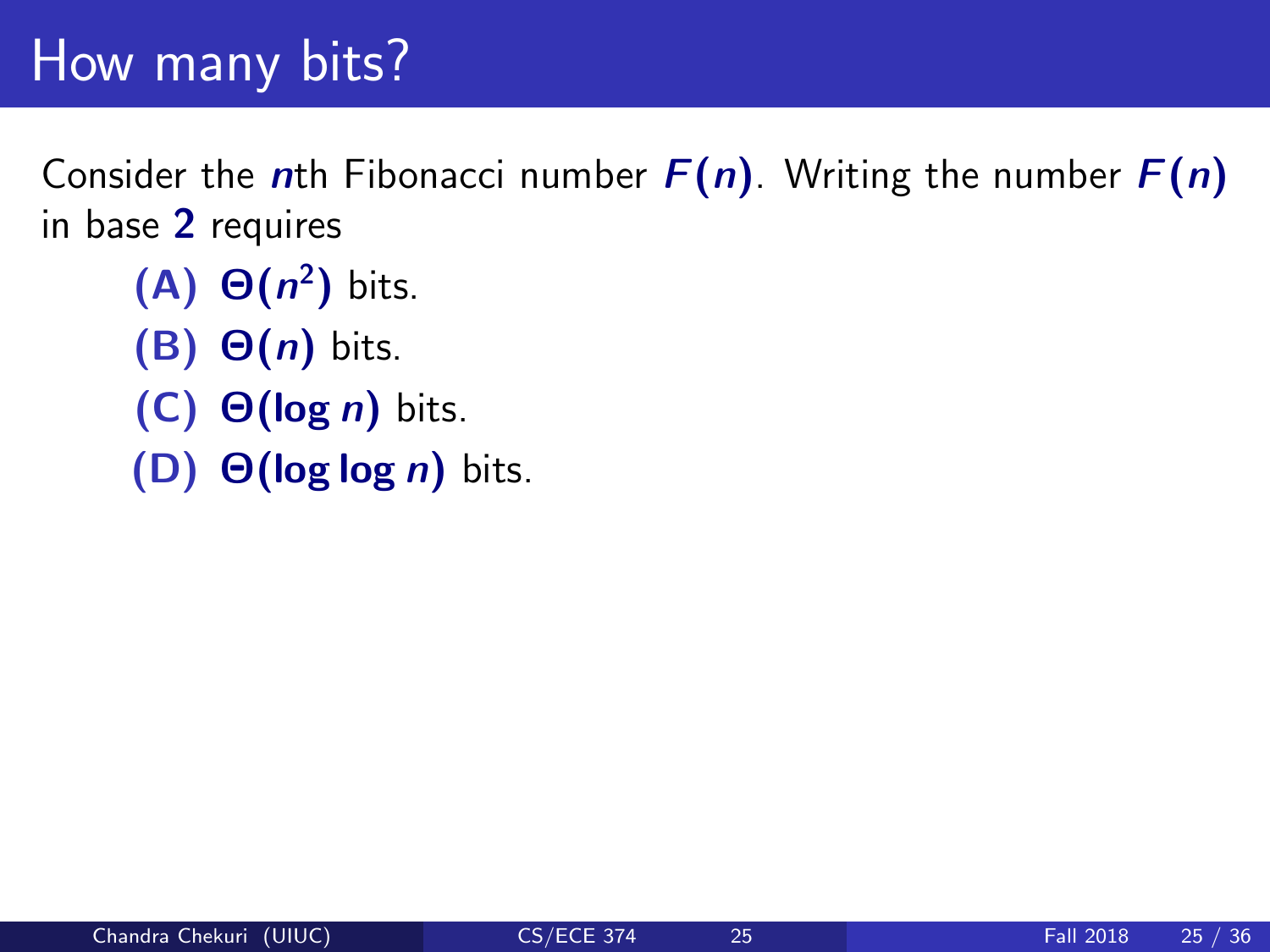#### Question: Given  $n$ , compute  $F(n)$ .

```
Fib(n):
if (n=0)return 0
else if (n = 1)return 1
else
    return Fib(n-1) + Fib(n-2)
```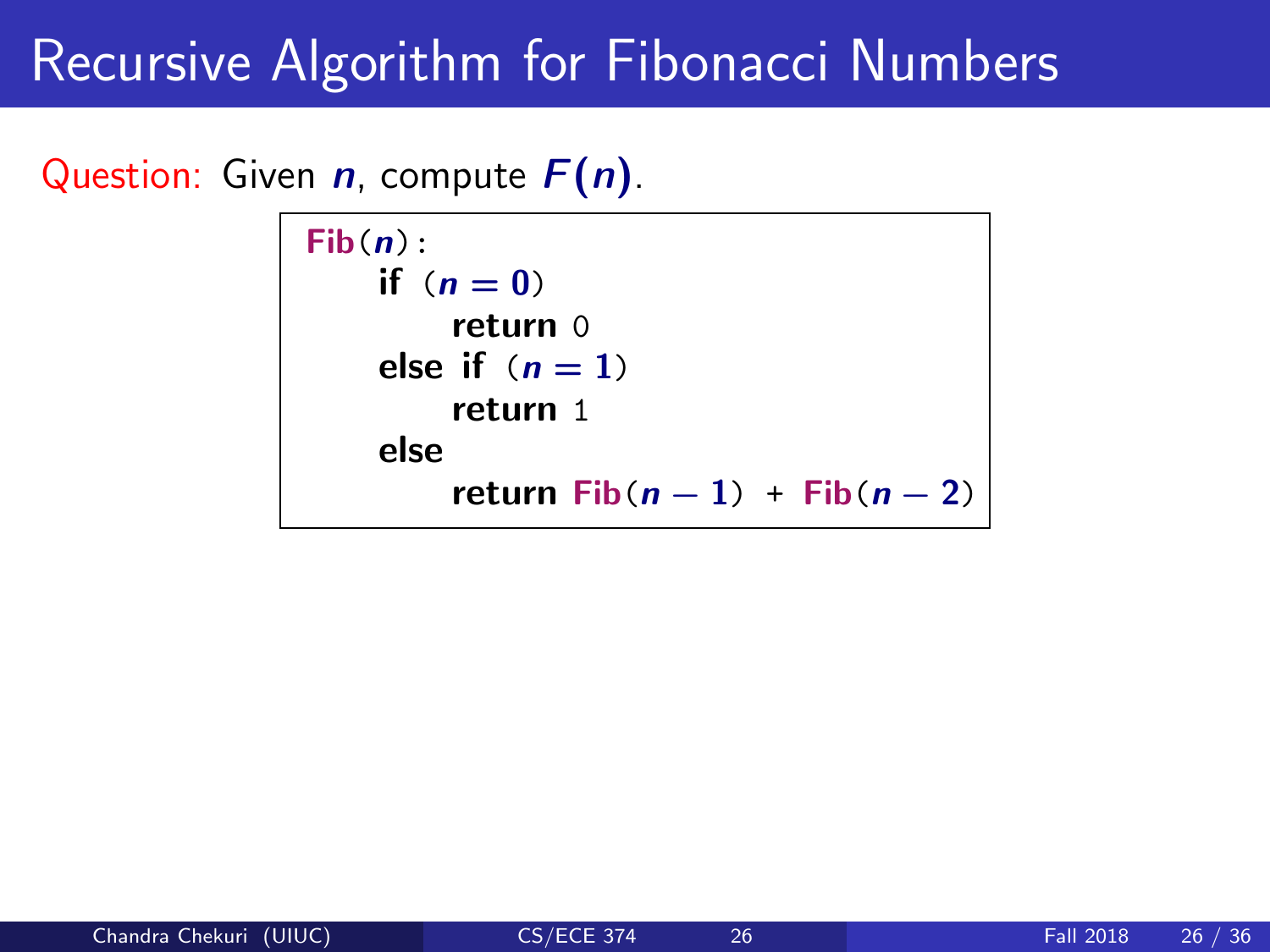Question: Given  $n$ , compute  $F(n)$ .



Running time? Let  $T(n)$  be the number of additions in Fib(n).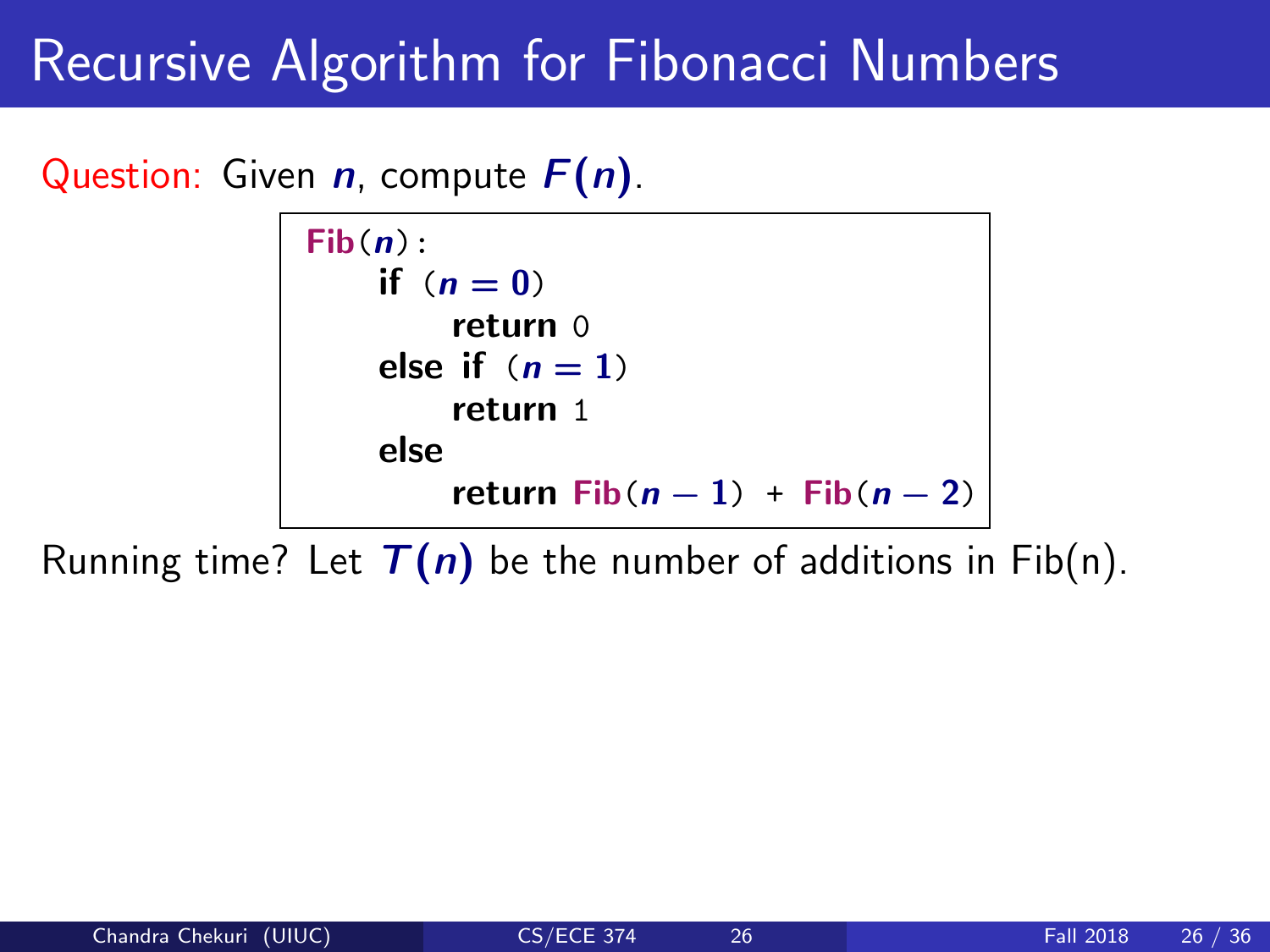#### Question: Given  $n$ , compute  $F(n)$ .



Running time? Let  $T(n)$  be the number of additions in Fib(n).

 $T(n) = T(n-1) + T(n-2) + 1$  and  $T(0) = T(1) = 0$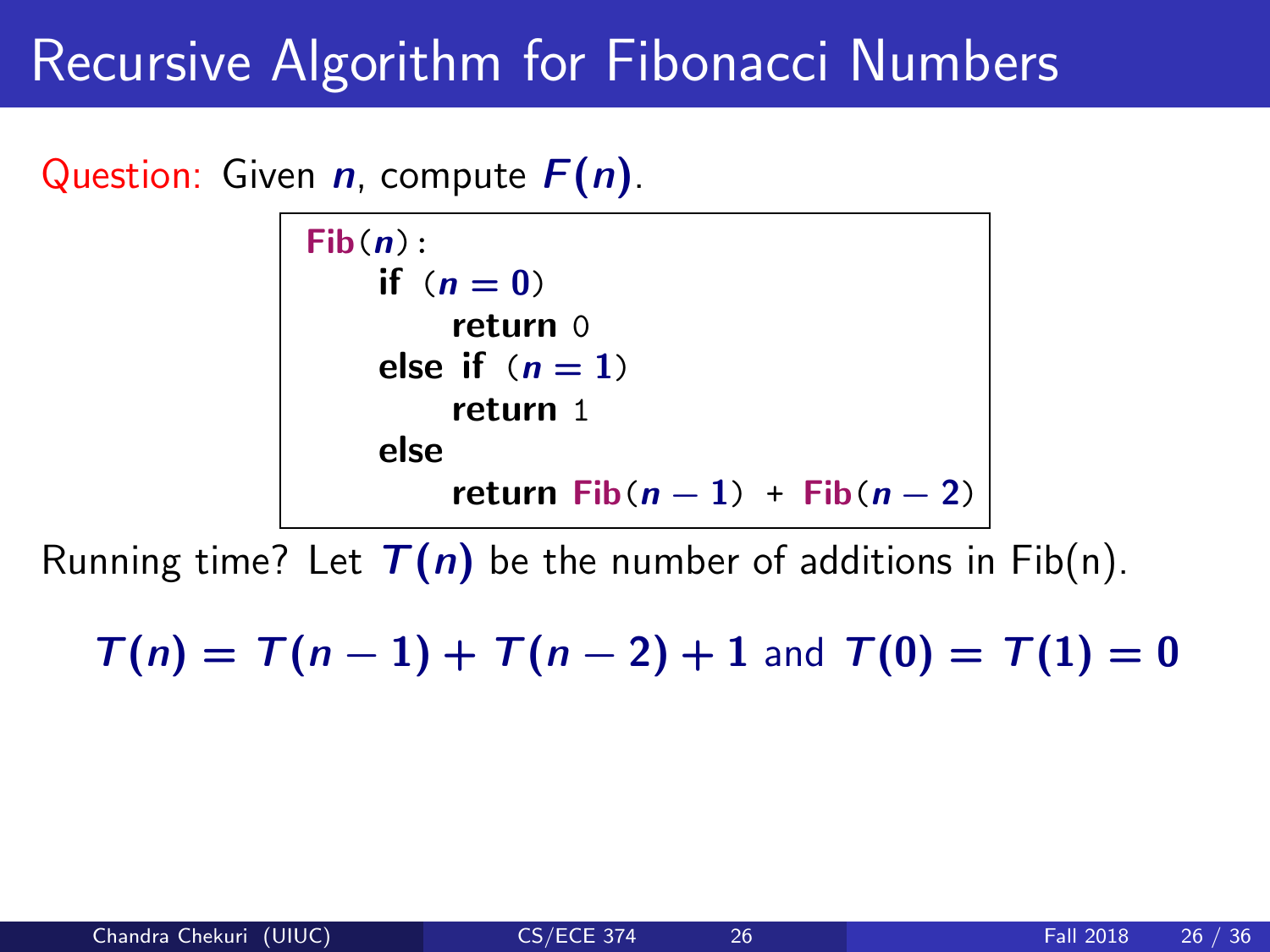#### Question: Given  $n$ , compute  $F(n)$ .

```
Fib(n):
if (n=0)return 0
else if (n = 1)return 1
else
    return Fib(n-1) + Fib(n-2)
```
Running time? Let  $T(n)$  be the number of additions in Fib(n).

 $T(n) = T(n-1) + T(n-2) + 1$  and  $T(0) = T(1) = 0$ 

Roughly same as  $F(n)$ 

 $T(n) = \Theta(\phi^n)$ 

The number of additions is exponential in  $n$ . Can we do better?

Chandra Chekuri (UIUC) [CS/ECE 374](#page-0-0) 26 Fall 2018 26 / 36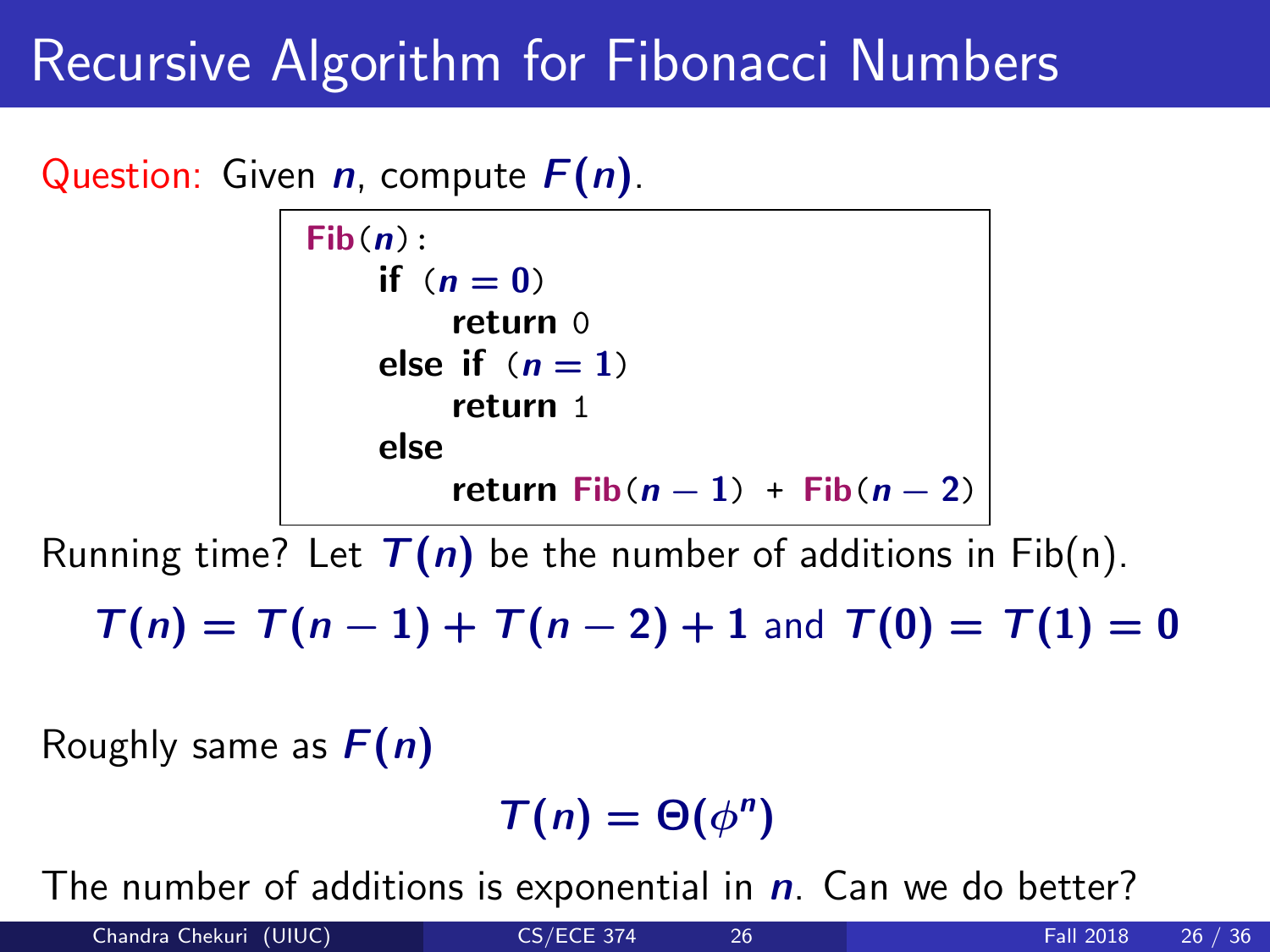# An iterative algorithm for Fibonacci numbers

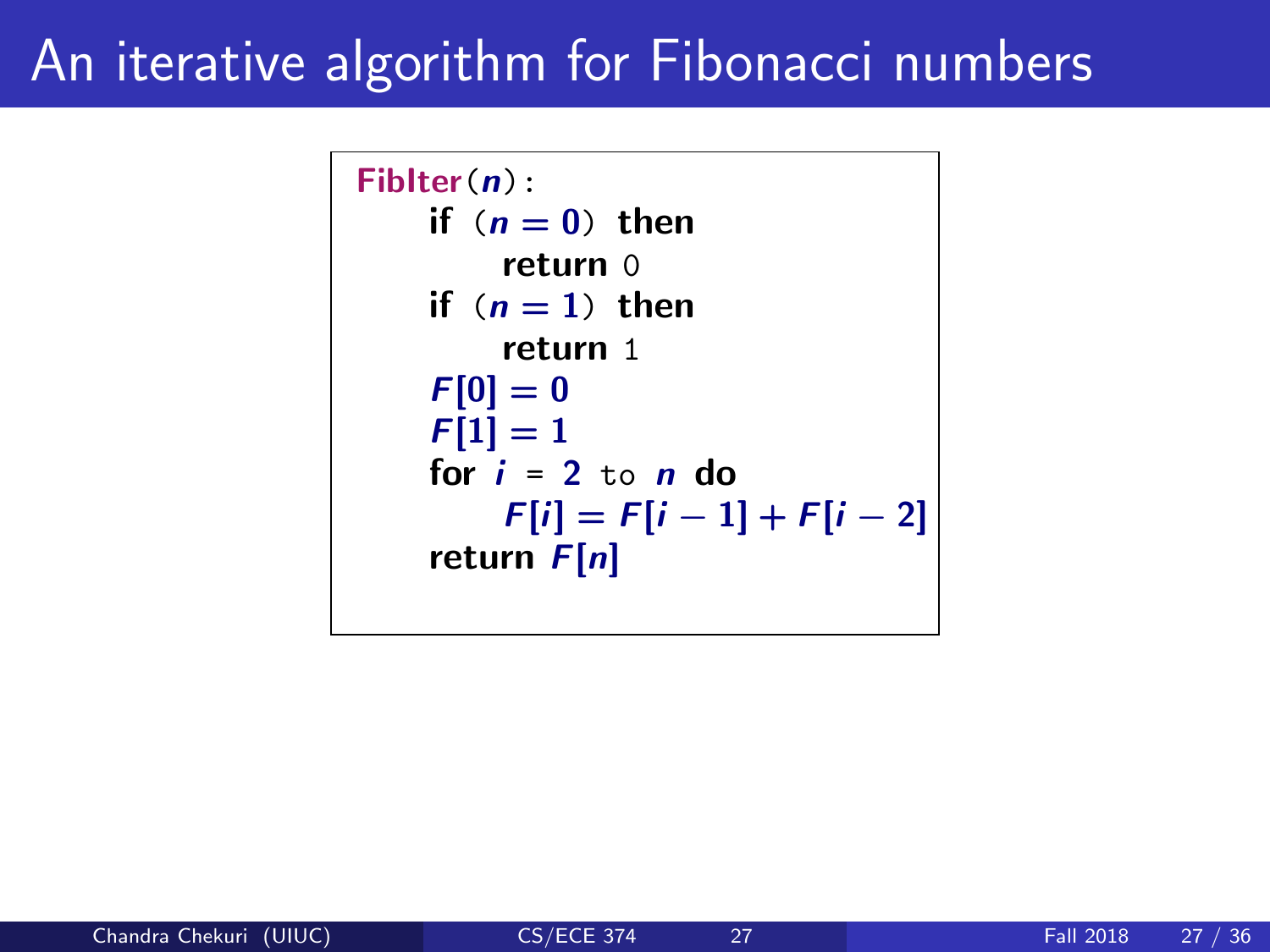# An iterative algorithm for Fibonacci numbers



What is the running time of the algorithm?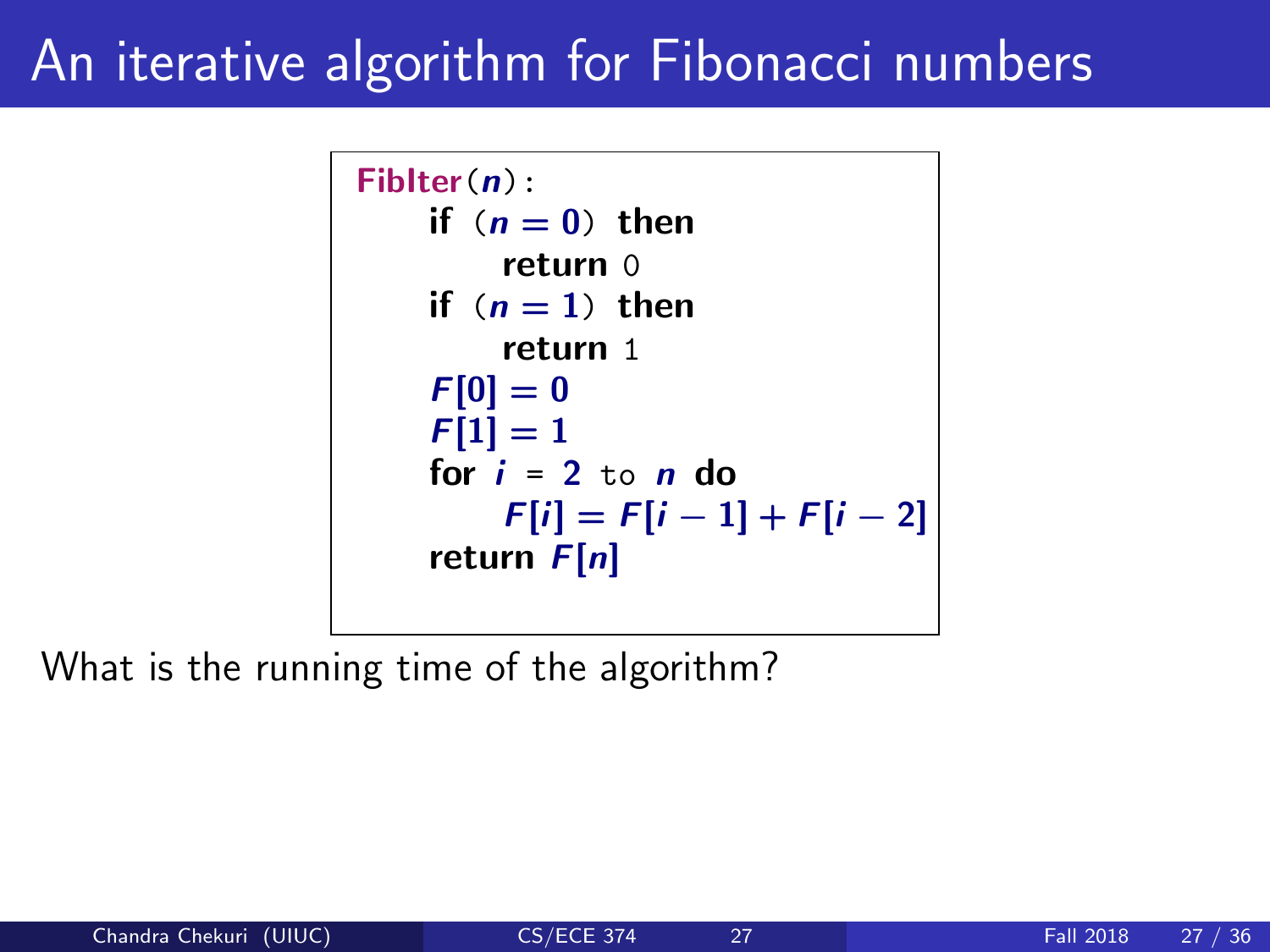# An iterative algorithm for Fibonacci numbers



What is the running time of the algorithm?  $O(n)$  additions.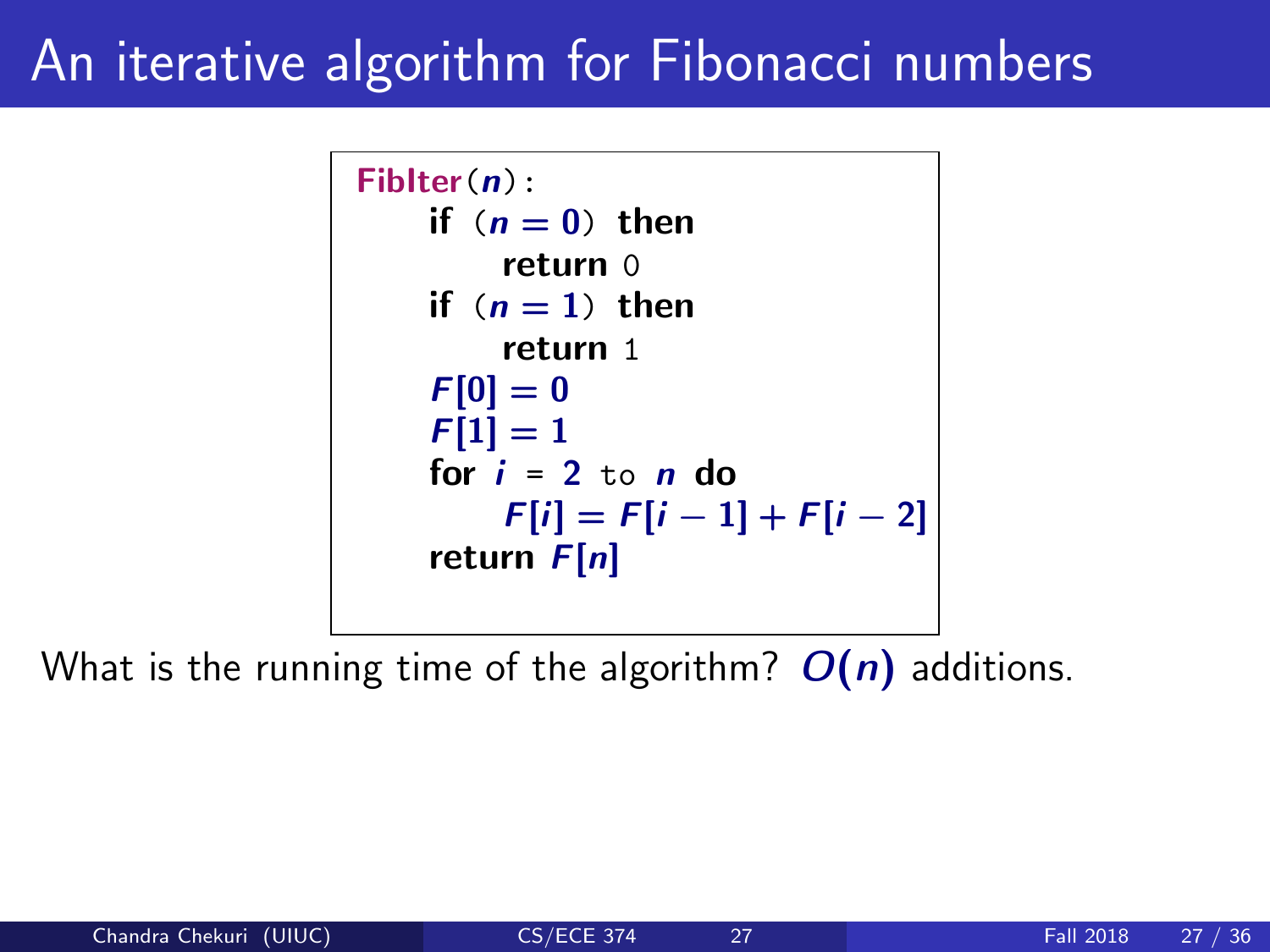# What is the difference?

- **1** Recursive algorithm is computing the same numbers again and again.
- 2 Iterative algorithm is storing computed values and building bottom up the final value.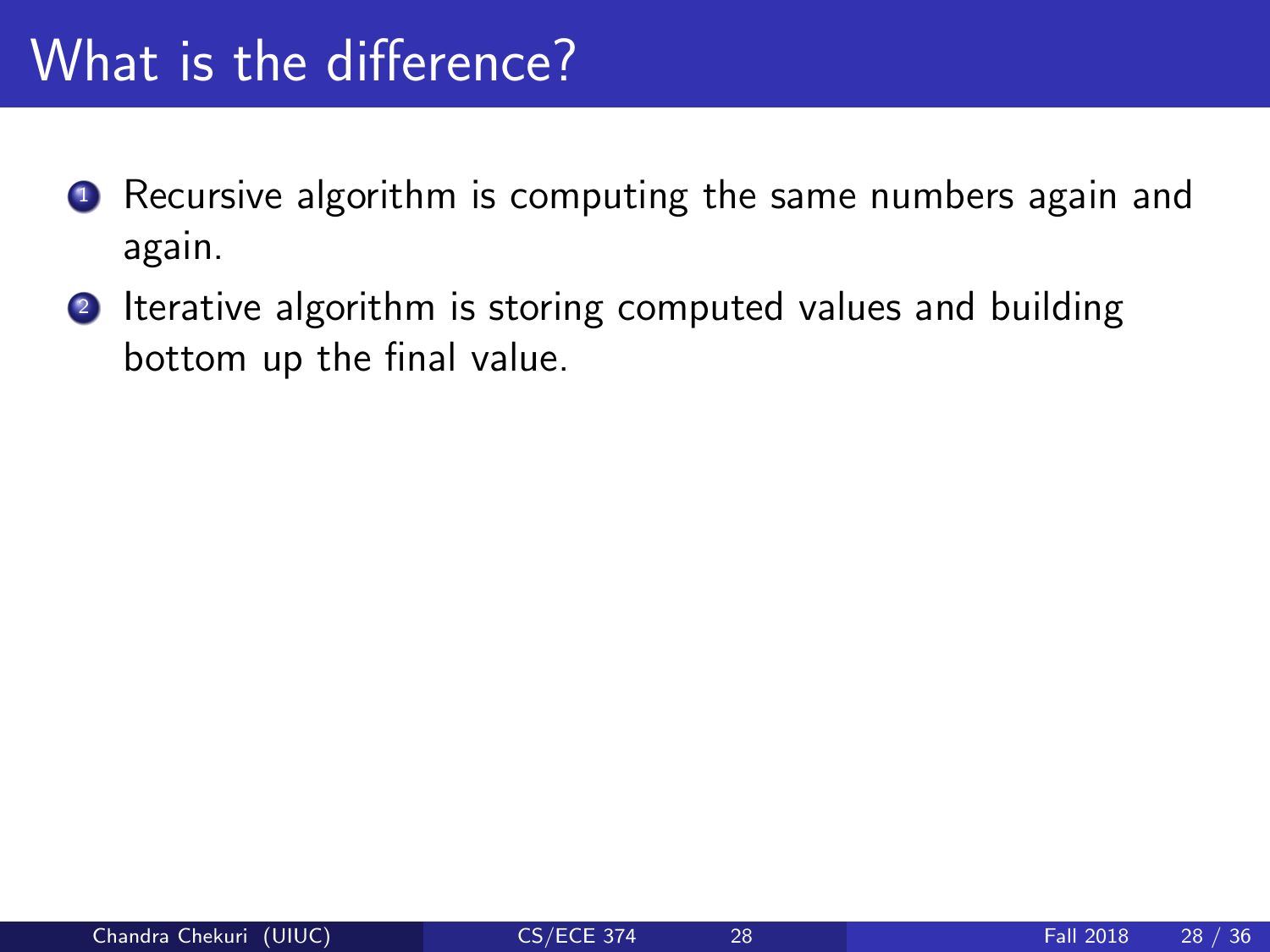# What is the difference?

- **1** Recursive algorithm is computing the same numbers again and again.
- 2 Iterative algorithm is storing computed values and building bottom up the final value. Memoization.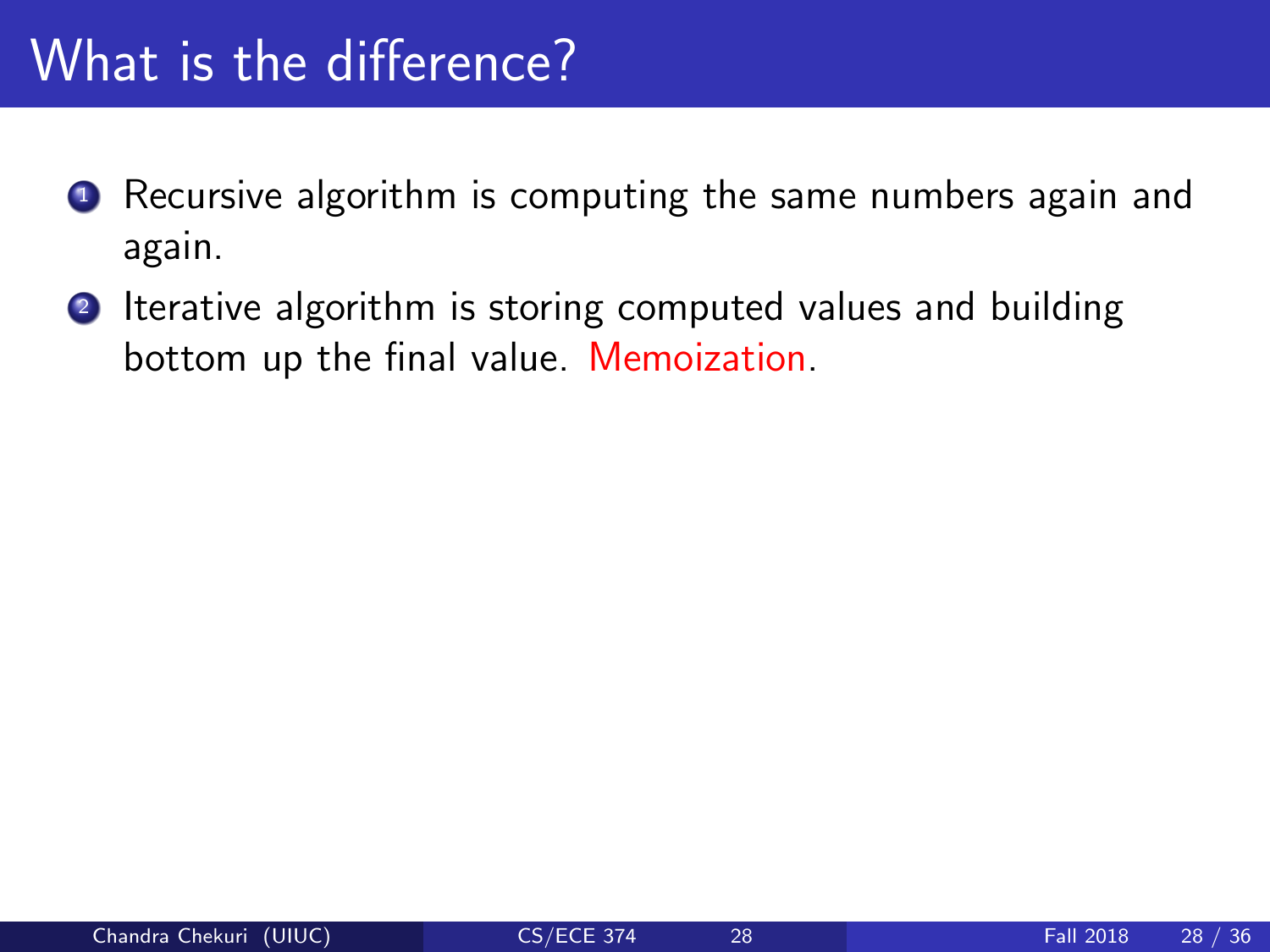# What is the difference?

- **1** Recursive algorithm is computing the same numbers again and again.
- **2** Iterative algorithm is storing computed values and building bottom up the final value. Memoization.

## Dynamic Programming:

Fnding a recursion that can be effectively/efficiently memoized.

Leads to polynomial time algorithm if number of sub-problems is polynomial in input size.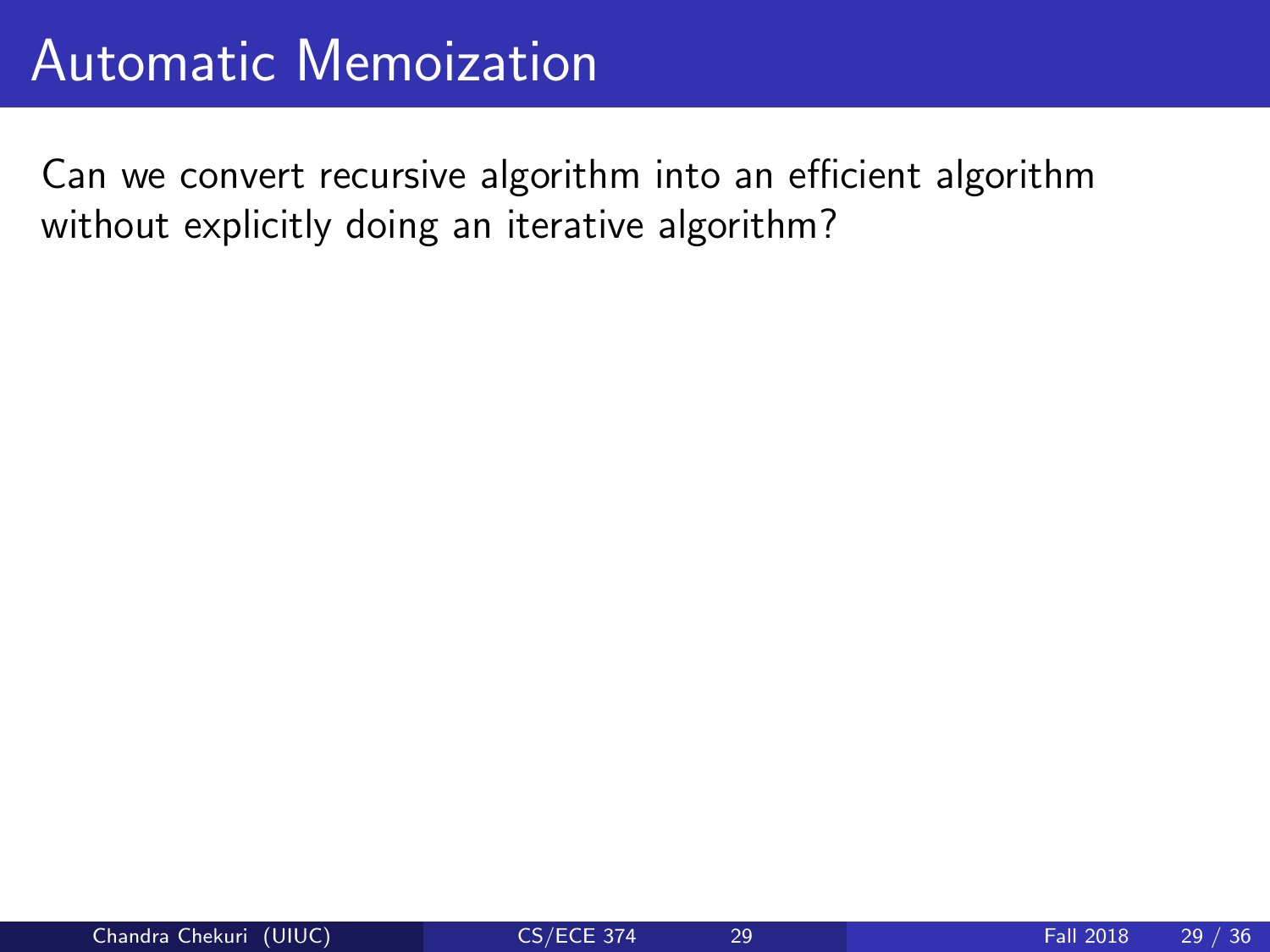```
Fib(n):
if (n=0)return 0
if (n=1)return 1
if (Fib(n) was previously computed)
    return stored value of Fib(n)
else
     return Fib(n-1) + Fib(n-2)
```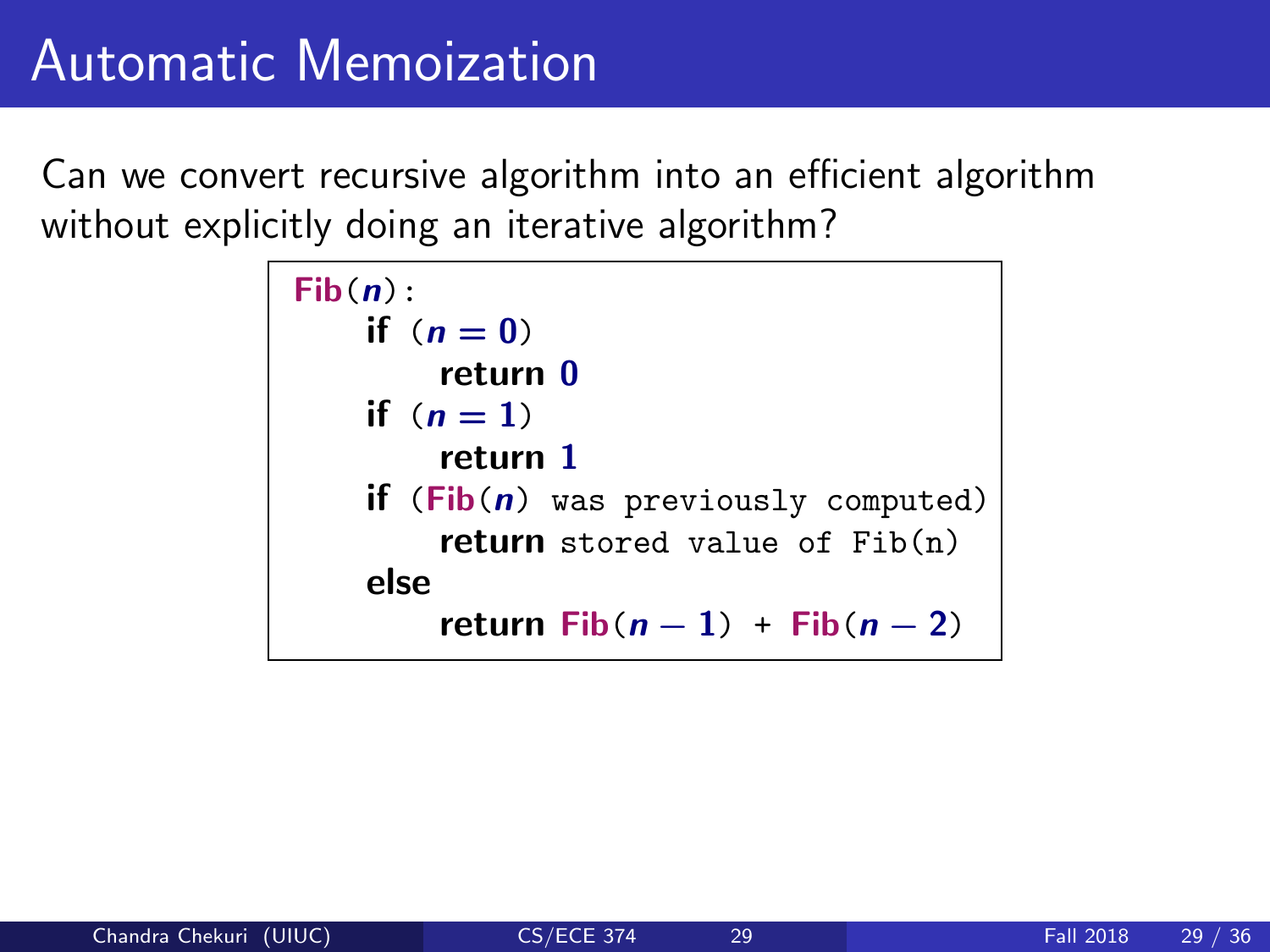

How do we keep track of previously computed values?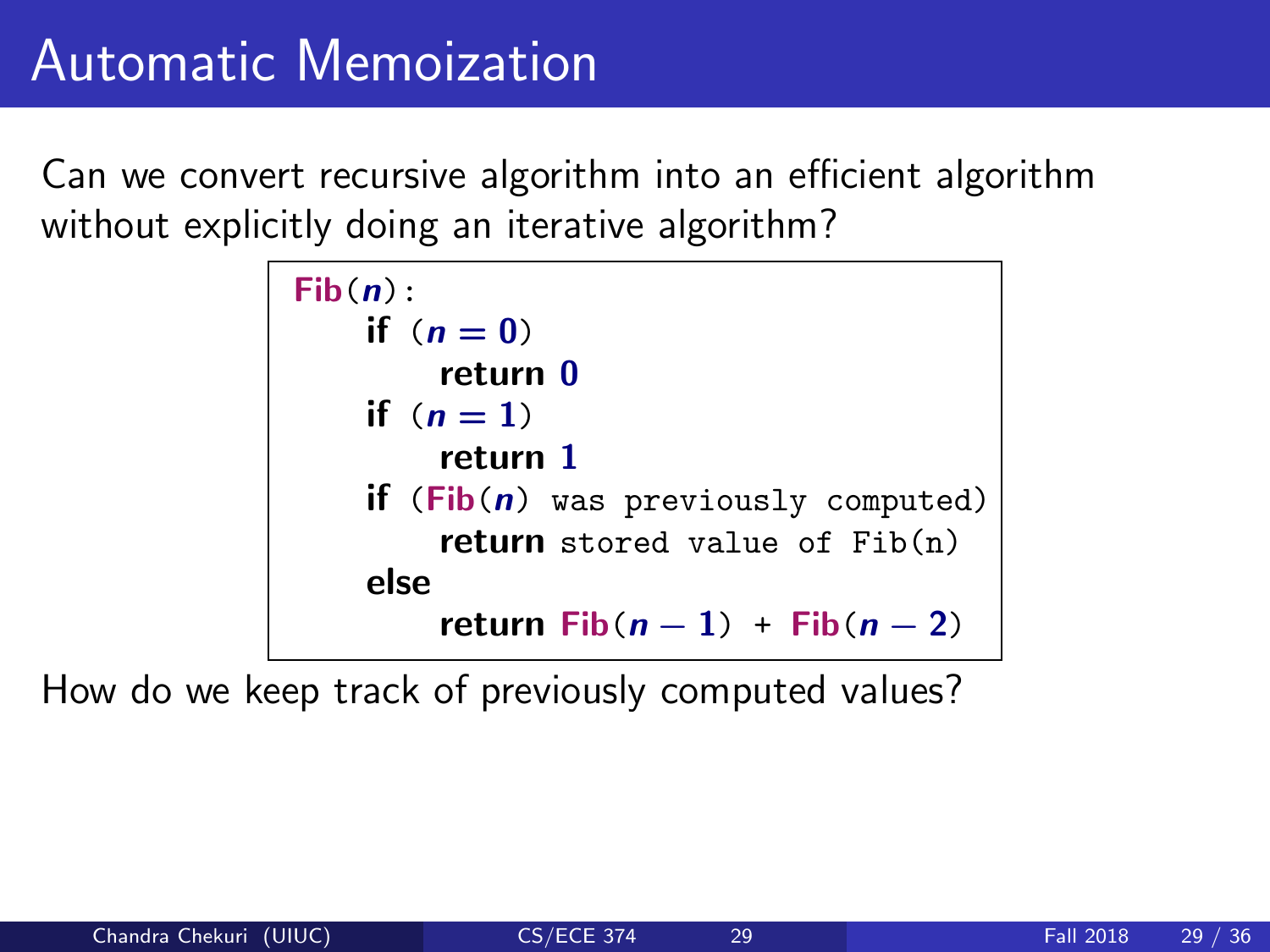```
Fib(n):
if (n=0)return 0
if (n=1)return 1
if (Fib(n) was previously computed)
    return stored value of Fib(n)
else
     return Fib(n-1) + Fib(n-2)
```
How do we keep track of previously computed values? Two methods: explicitly and implicitly (via data structure)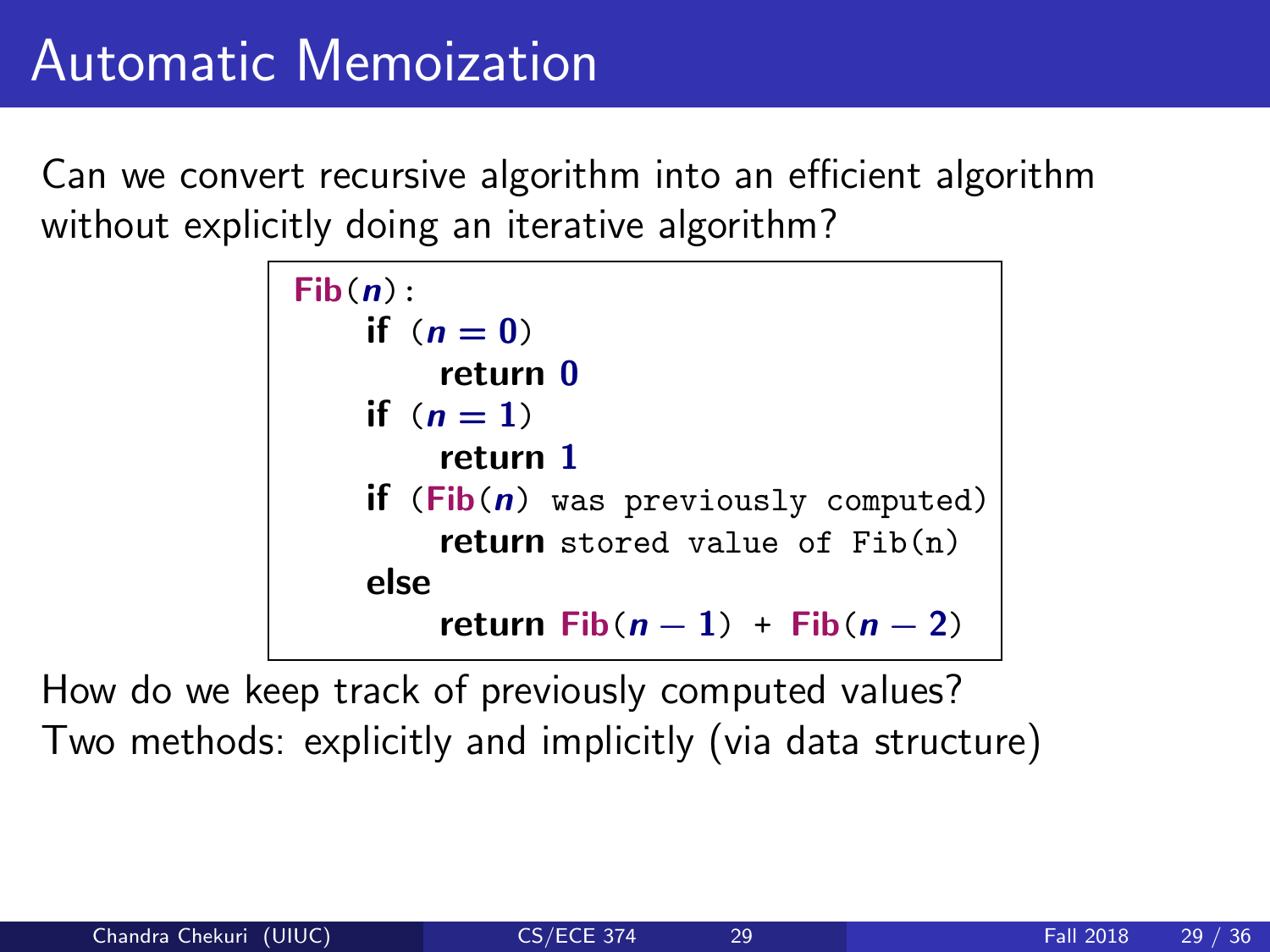# Automatic explicit memoization

Initialize table/array M of size n such that  $M[i] = -1$  for  $i=0,\ldots,n$ .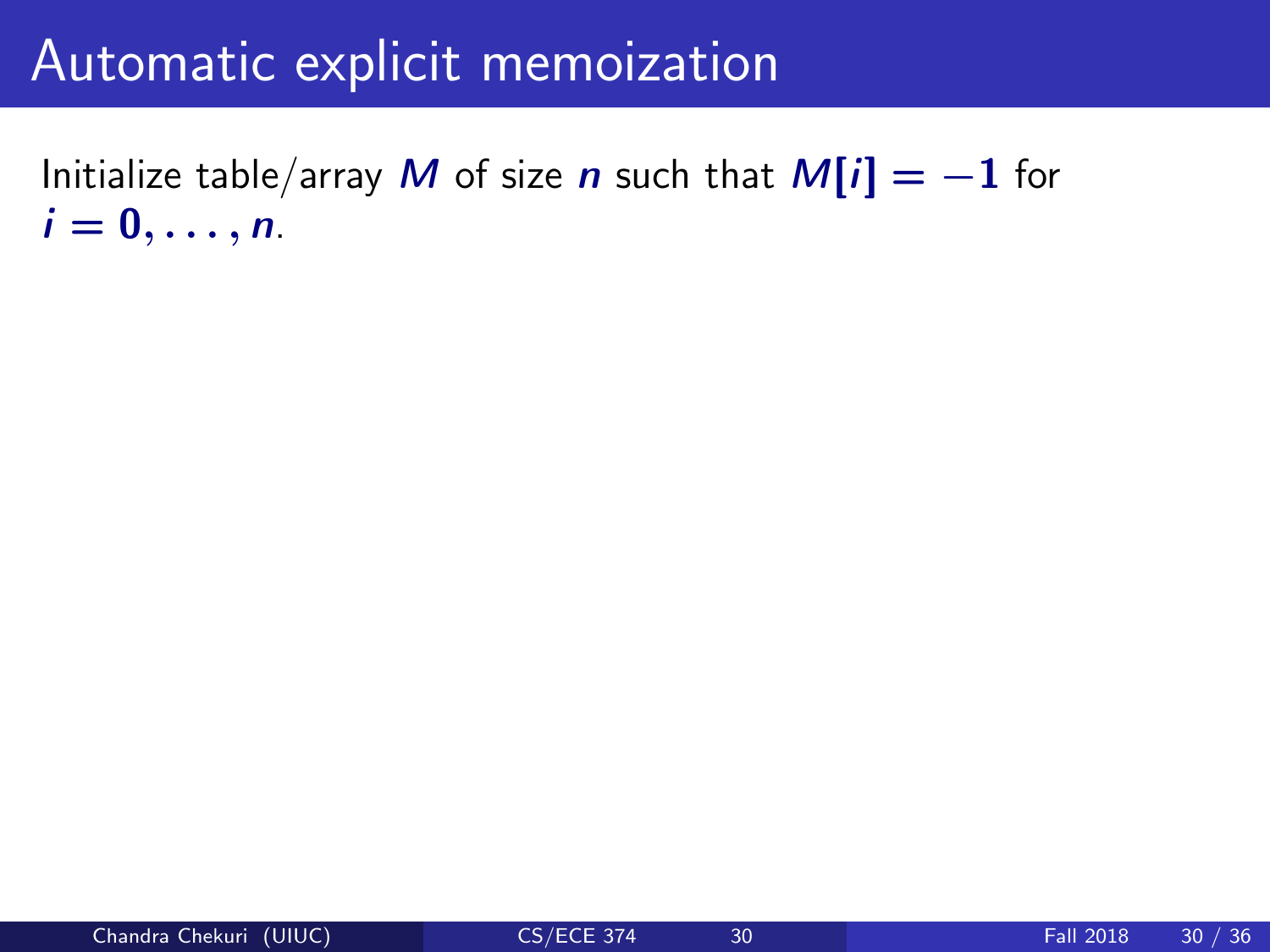# Automatic explicit memoization

Initialize table/array M of size n such that  $M[i] = -1$  for  $i=0,\ldots,n$ .

```
Fib(n):
 if (n=0)return 0
if (n=1)return 1
 if (M[n] \neq -1) (* M[n] has stored value of Fib(n) *)
     return M[n]M[n] \Leftarrow Fib(n-1) + Fib(n-2)return M[n]
```
To allocate memory need to know upfront the number of distinct subproblems for a given input size  $n$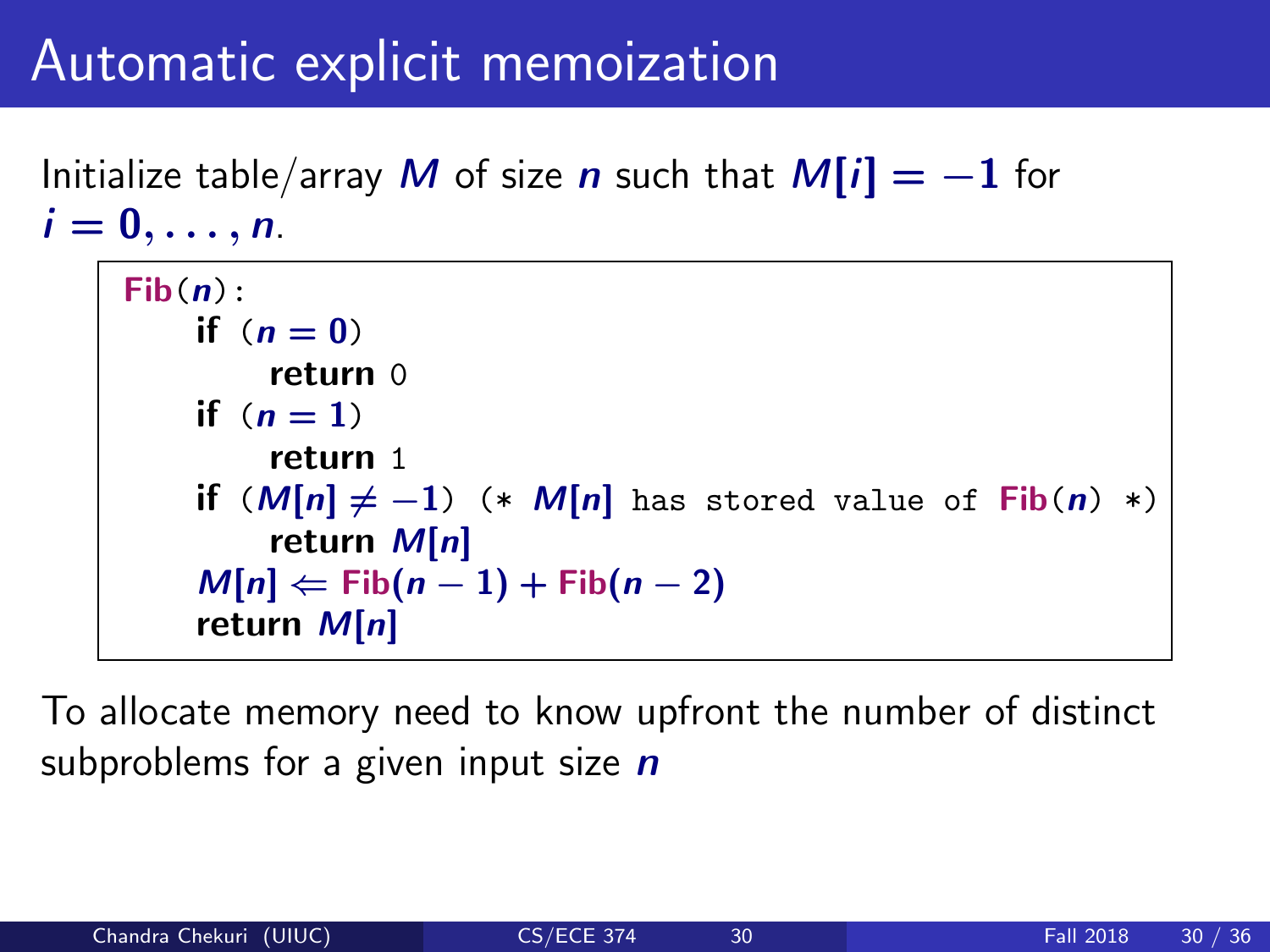# Automatic implicit memoization

Initialize a (dynamic) dictionary data structure  $D$  to empty

```
Fib(n):
 if (n=0)return 0
 if (n=1)return 1
 if (n is already in D)
     return value stored with n in Dval \Leftarrow Fib(n-1) + Fib(n-2)Store (n, val) in Dreturn val
```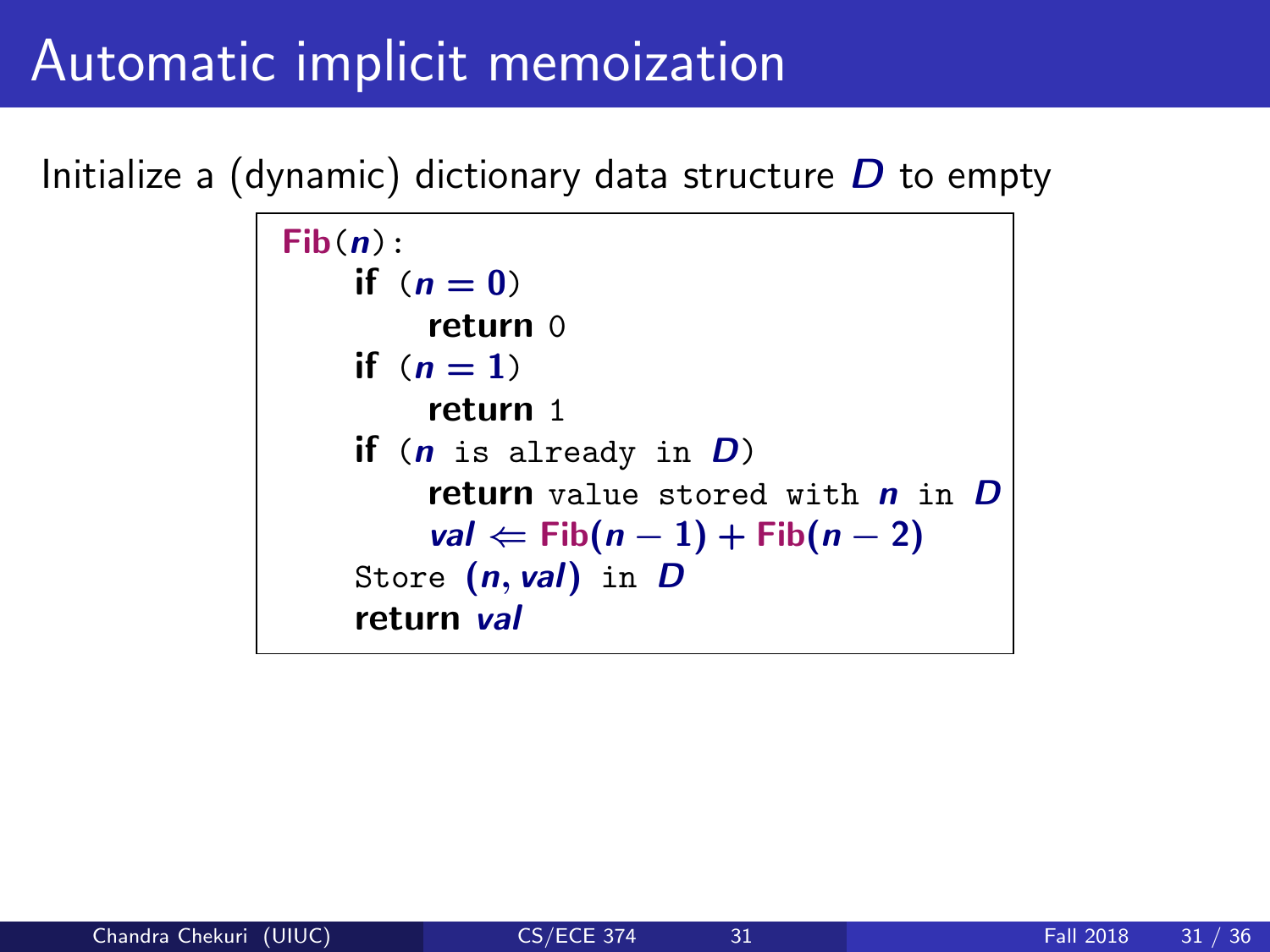# Explicit vs Implicit Memoization

- **1** Explicit memoization or iterative algorithm preferred if one can analyze problem ahead of time. Allows for efficient memory allocation and access.
- **2** Implicit and automatic memoization used when problem structure or algorithm is either not well understood or in fact unknown to the underlying system.
	- **1** Need to pay overhead of data-structure.
	- **2** Functional languages such as LISP automatically do memoization, usually via hashing based dictionaries.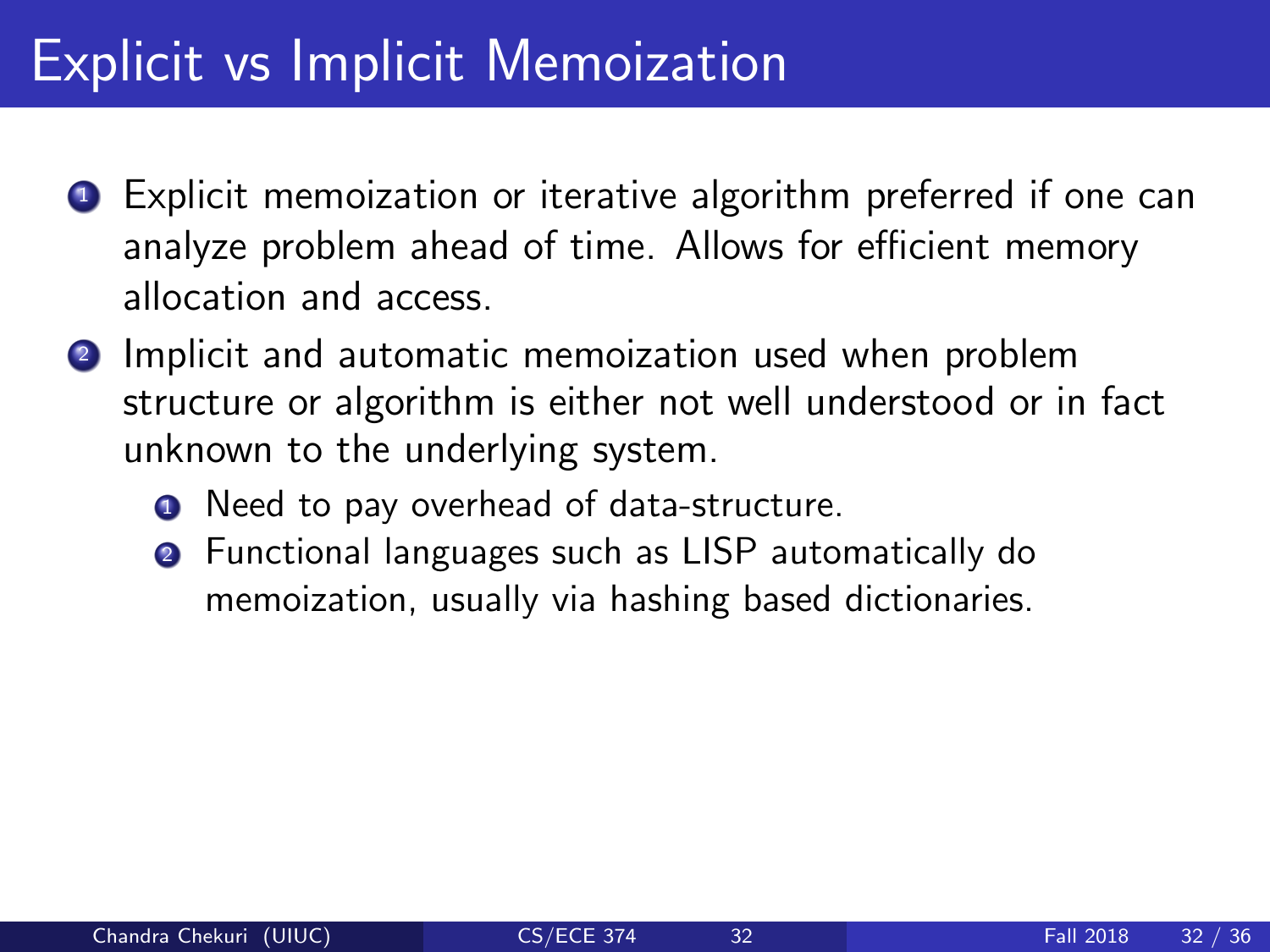# How many distinct calls?

binom(t, b) // computes  $\binom{t}{b}$ if  $t = 0$  then return 0 if  $b = t$  or  $b = 0$  then return 1 return binom $(t-1, b-1)$  + binom $(t-1, b)$ .

How many distinct calls does **binom(n, |n/2|)** makes during its recursive execution?

(A) Θ(1). (B) Θ(n). (C)  $\Theta(n \log n)$ . (D)  $\Theta(n^2)$ . (E)  $\Theta\left(\binom{n}{\lfloor n/2 \rfloor}\right)$ .

That is, if the algorithm calls recursively **binom** $(17, 5)$  about 5000 times during the computation, we count this is a single distinct call.

Chandra Chekuri (UIUC) [CS/ECE 374](#page-0-0) 33 Fall 2018 33 / 36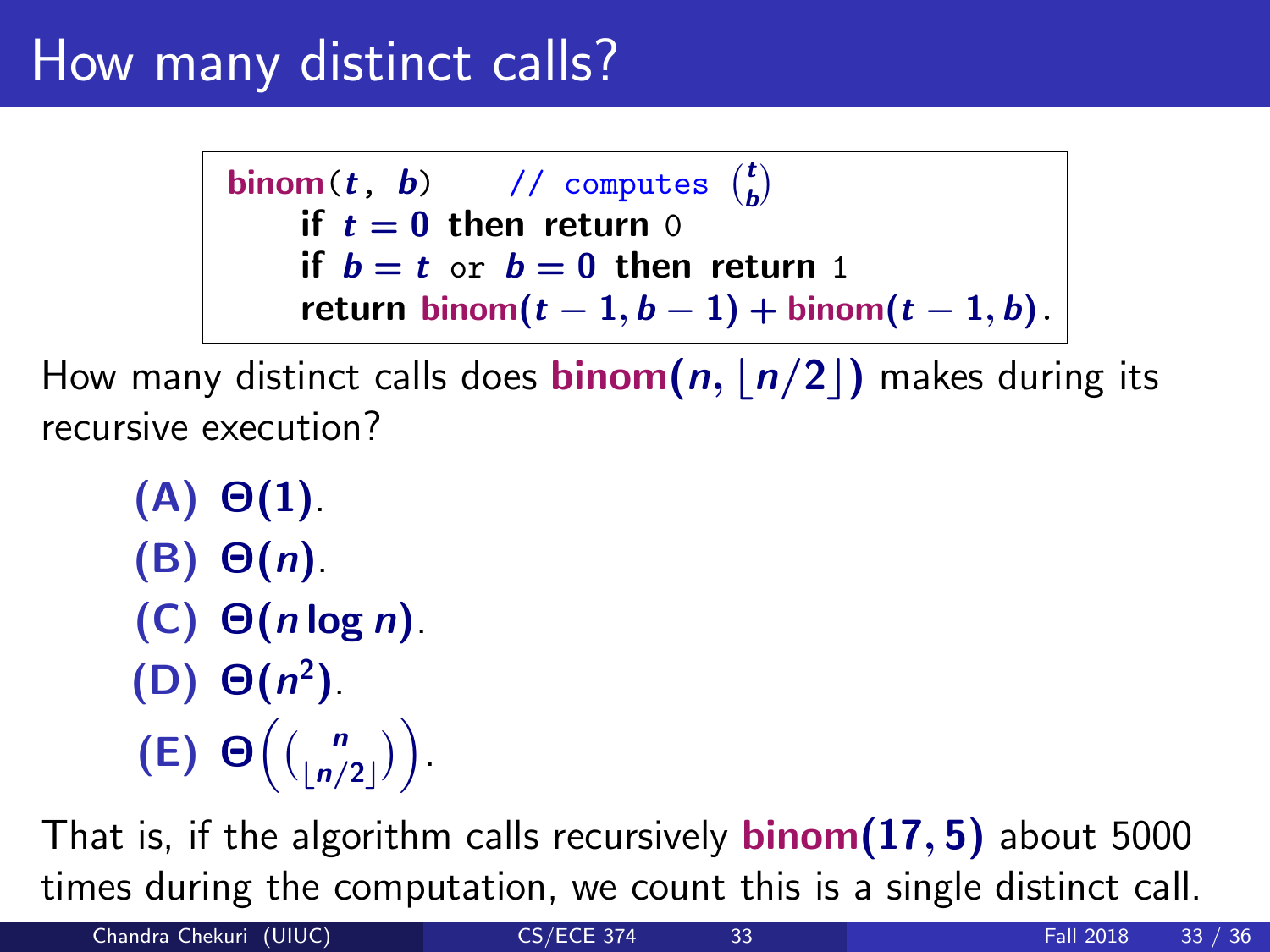# Running time of memoized binom?

.

D: Initially an empty dictionary. binom $M(t, b)$  // computes  $\binom{t}{b}$ if  $b = t$  then return 1 if  $b = 0$  then return 0 if  $D[t, b]$  is defined then return  $D[t, b]$  $D[t, b] \leftarrow \text{binom}(t-1, b-1) + \text{binom}(t-1, b).$ return  $D[t, b]$ 

Assuming that every arithmetic operation takes  $O(1)$  time, What is the running time of **binomM** $(n, |n/2|)$ ?

\n- (A) 
$$
\Theta(1)
$$
.
\n- (B)  $\Theta(n)$ .
\n- (C)  $\Theta(n^2)$ .
\n- (D)  $\Theta(n^3)$ .
\n- (E)  $\Theta\left(\binom{n}{\lfloor n/2 \rfloor}\right)$
\n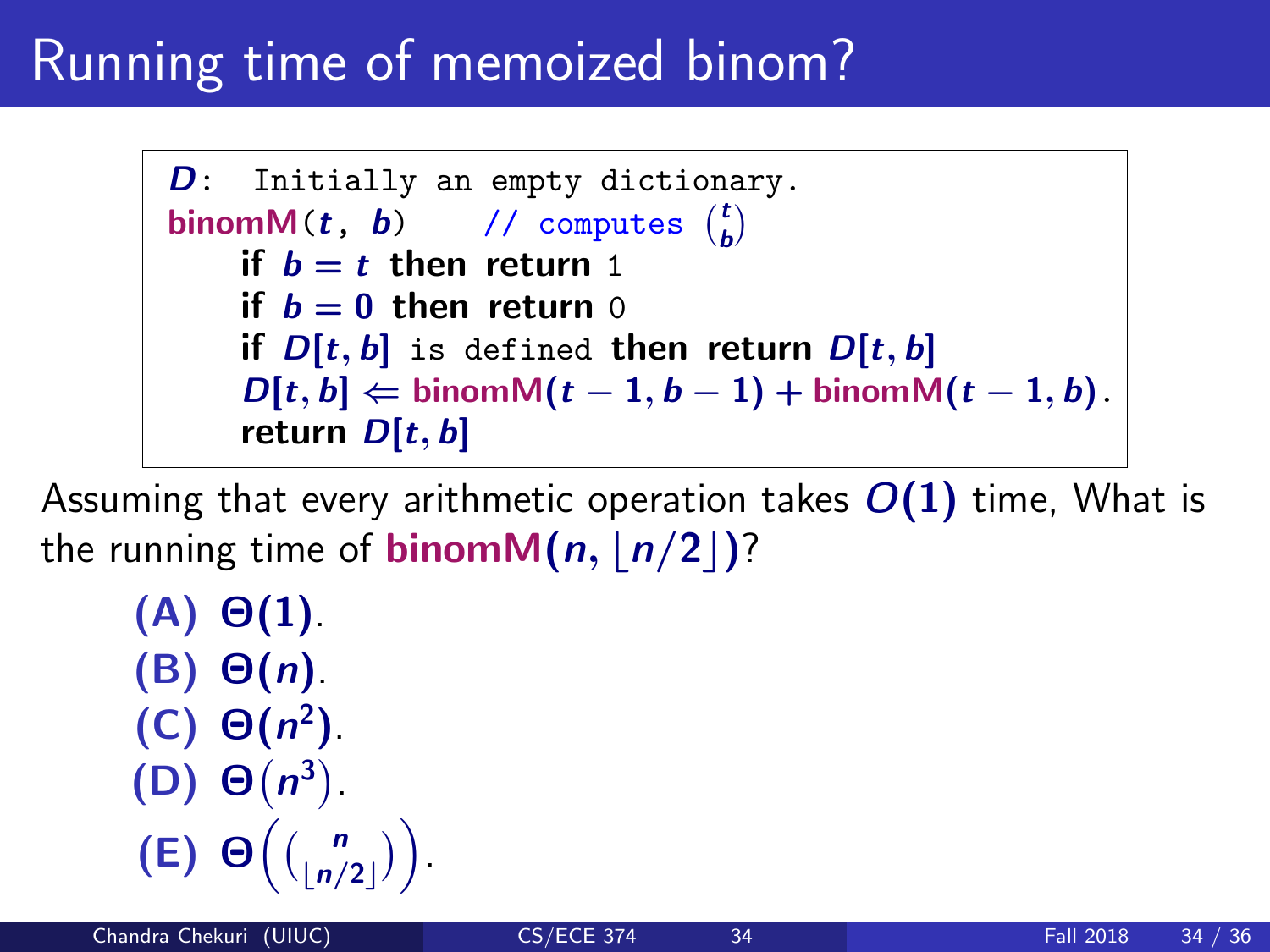# Back to Fibonacci Numbers

Is the iterative algorithm a polynomial time algorithm? Does it take  $O(n)$  time?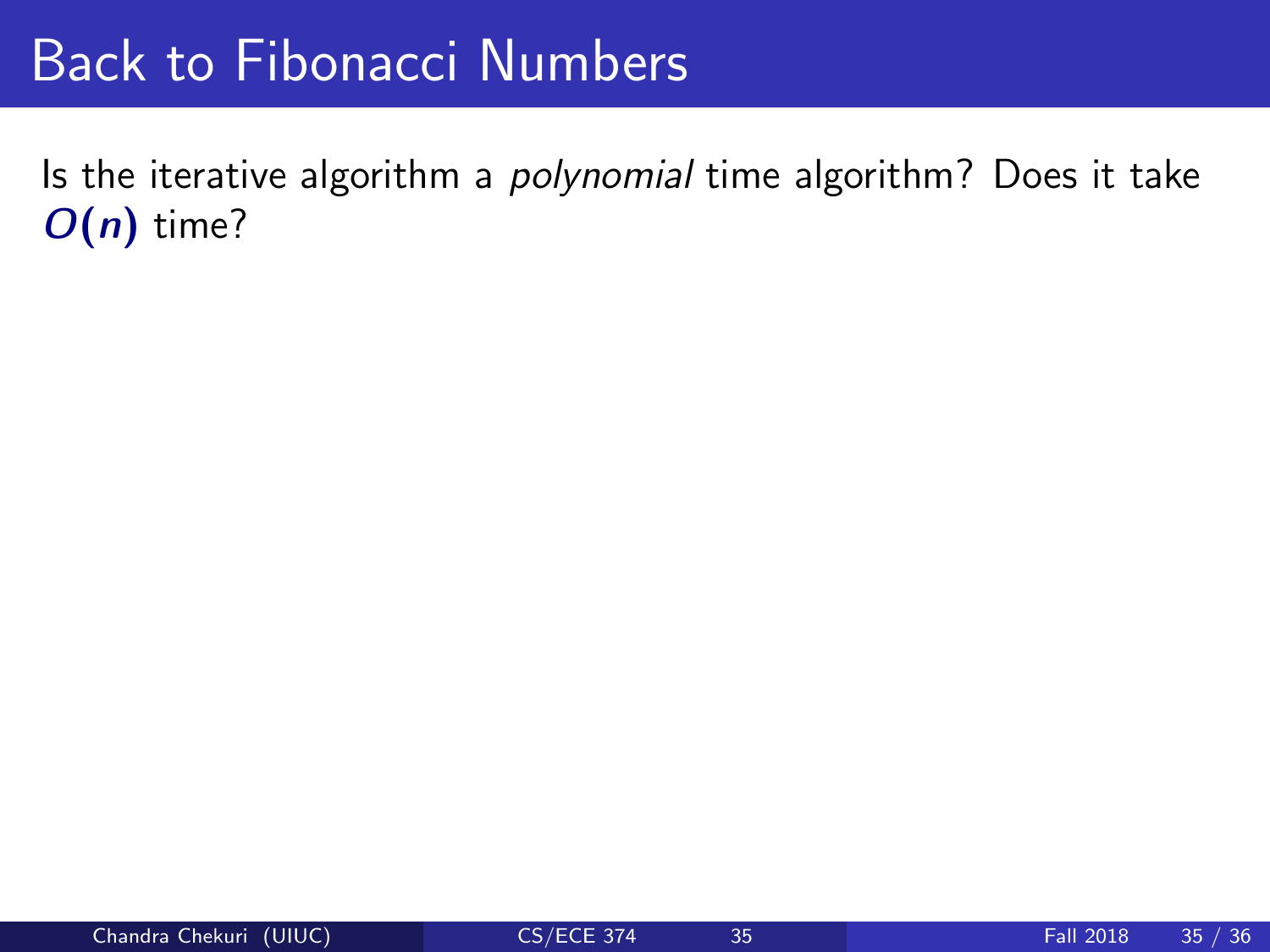# Back to Fibonacci Numbers

Is the iterative algorithm a *polynomial* time algorithm? Does it take  $O(n)$  time?

- **1** input is **n** and hence input size is  $\Theta(\log n)$
- 2 output is  $F(n)$  and output size is  $\Theta(n)$ . Why?
- **3** Hence output size is exponential in input size so no polynomial time algorithm possible!
- Running time of iterative algorithm:  $\Theta(n)$  additions but number sizes are  $O(n)$  bits long! Hence total time is  $O(n^2)$ , in fact  $\Theta(n^2)$ . Why?